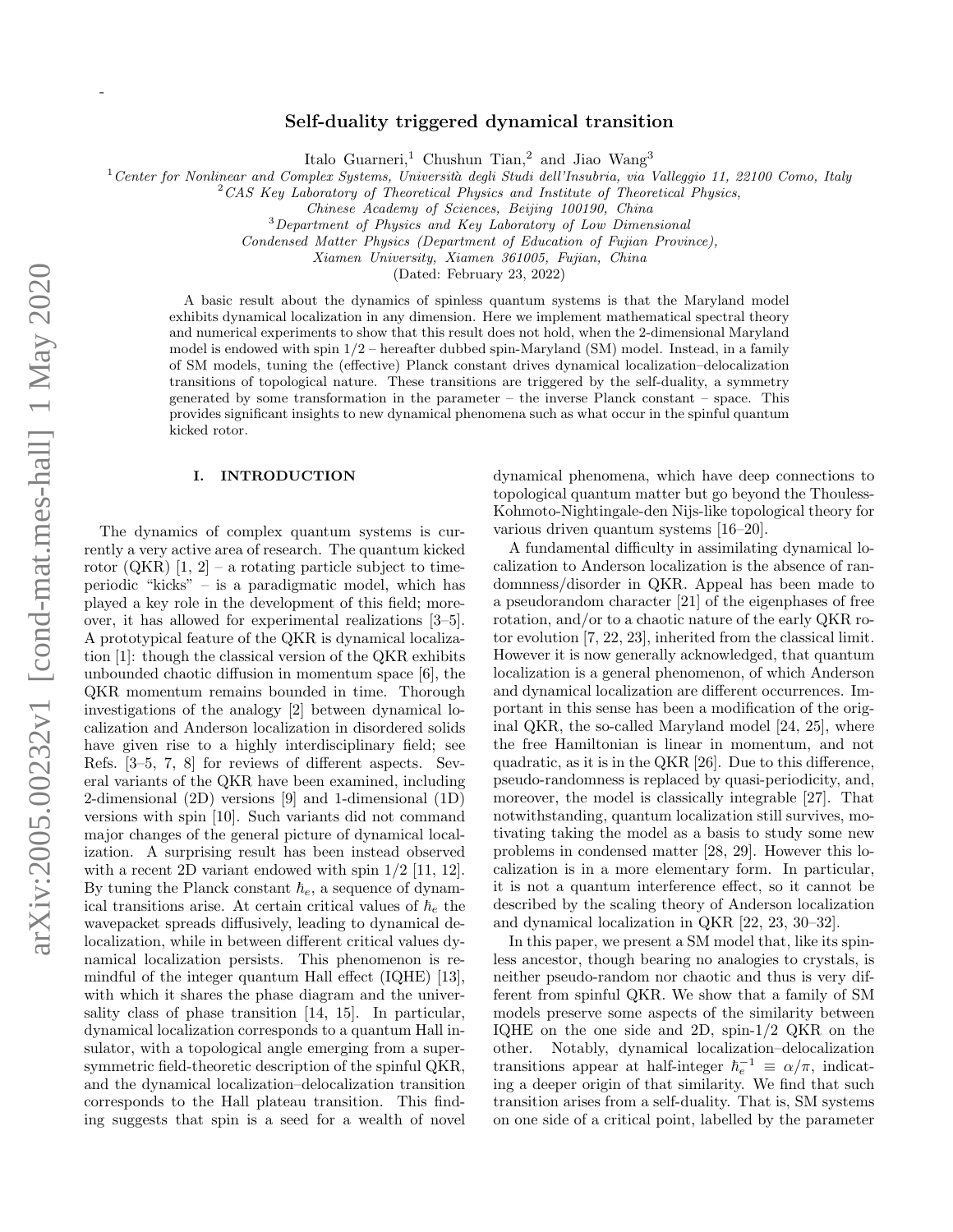$\alpha$ , can be one-to-one mapped onto SM systems on the other side via a unitary transformation, so that they are in a "duality" relation; at the critical point the system is mapped onto itself, i.e. it is self-dual, and as such it bears an emergent unitary symmetry. Thus this transition resembles a very recent discovery of topological sound waves in self-dual mechanical systems [33].

Unlike the original Maryland model, the SM model has no classical limit  $(h_e \rightarrow 0)$ ; nevertheless both models are equivalent to certain classical dynamical systems, which belong to the family of so-called skew products [34]. In particular, the SM model is equivalent to a class of skewproduct on  $\mathbb{T}^2 \times SU(2)$ , which has attracted significant mathematical attention [35–38]. We also show that the observed transition finds a counterpart in the equivalent classical system: at critical  $\alpha$  the deviation of initially close trajectories grows in time t as  $\propto \sqrt{t}$  asymptotically, while at noncritical  $\alpha$  the growth of the deviation saturates at long time.

The rest of the paper is organized as follows. In Sec. II we first define the SM model. Then we show that, for any  $\hbar$ <sub>e</sub>, this model has an equivalent classical dynamical system, and thus the SM model can be viewed from both a quantum and a classical viewpoint. A summary of main reults follows. In Sec. III we present numerical results. In Sec. IV we develop the spectral theory of SM models and study its dynamical implications, which provide a theoretical basis for the numerical findings. In Sec. V we show that transport associated to the quantum picture of SM models is fully equivalent to trajectory stability associated to the classical picture of SM models, and derive a result used in Sec. IV. The technical proofs of the mathematical results claimed in Sec. IV are shuffled to Sec. VI. We conclude with Sec. VII. Some additional information are provided in Appendixes.

## II. SM MODEL AND SUMMARY OF MAIN RESULTS

### A. Definitions and basic properties

We start with a description of the SM model. Consider a spin 1/2 quantum particle moving on a 2-torus  $\mathbb{T}^2$  (*i.e.*, a 2-rotor), with a constant angular velocity  $\omega \equiv (\omega_1, \omega_2)$ . The particle's angular coordinates are denoted by  $\boldsymbol{\theta} \equiv (\theta_1, \theta_2)$ , and their conjugate momentum operators are denoted  $\hbar_e N \equiv -i\hbar_e(\partial_{\theta_1}, \partial_{\theta_2})$ . The state vector of the particle at time  $t$  is a spinor with two complex components,

$$
\boldsymbol{\psi}_t(\boldsymbol{\theta}) = \begin{pmatrix} \psi_{1,t}(\boldsymbol{\theta}) \\ \psi_{2,t}(\boldsymbol{\theta}) \end{pmatrix}, \qquad (1)
$$

which belongs to the Hilbert space  $\mathcal{H} \equiv L^2(\mathbb{T}^2) \otimes \mathbb{C}^2$ . The particle is kicked periodically in time; with the period set to unity, at all integer times  $t \in \mathbb{Z}$  it undergoes instantaneous pulses, or kicks, that prompt sudden jumps of its momentum and simultaneously rotate its spin in a way, that depends on the angular coordinates. Such kicks are produced by switching on an external "potential"  $\mathbf{V}(\boldsymbol{\theta}) = \sum_{k=1}^{3} V_k(\boldsymbol{\theta}) \boldsymbol{\sigma}_k$ . Here  $\boldsymbol{\sigma}_k$  are the Pauli matrices and the  $\overline{V}_k^{\overline{n-1}}$  some functions  $\mathbb{T}^2 \to \mathbb{R}$ . The quantum dynamics follows the Schrödinger equation:

$$
i\hbar_e \partial_t \psi_t(\theta) = H(t)\psi_t(\theta),
$$
  
 
$$
H(t) = \hbar_e \omega \cdot \mathbf{N} + V(\theta) \sum_{s \in \mathbb{Z}} \delta(t - s).
$$
 (2)

The first term of the Hamiltonian  $H(t)$  corresponds to rotation over the torus  $\mathbb{T}^2$  with constant angular velocity and the second to the kick. The dynamics from immediately after a kick to immediately after the next is described by:

$$
\forall t \in \mathbb{Z}: \psi_{t+1}(\boldsymbol{\theta}) = \mathbf{U}_{\alpha,\boldsymbol{\omega}} \psi_t(\boldsymbol{\theta}), \quad \mathbf{U}_{\alpha,\boldsymbol{\omega}} := \mathbf{M}_{\alpha} \mathbf{T}_{\boldsymbol{\omega}}, \tag{3}
$$

which defines the Floquet operator  $U_{\alpha,\omega}$ . Here  $T_{\omega}$  is the translation operator:  $T_{\omega}\psi(\theta) \equiv \psi(\tau_{\omega}^{-1}\theta)$  where  $\tau_{\omega}$ :  $\theta \mapsto \theta + \omega$  is translation by  $\omega$  along the torus  $\mathbb{T}^2$ . Instead  $\bm{M}_{\alpha}=e^{-i\frac{\alpha}{\pi}\bm{V}(\bm{\theta})}$  is a smooth map  $\overline{\mathbb{T}}^2\to SU(2) ;$  so  $\bm{V}(\bm{\theta})$  is a smooth map from  $\mathbb{T}^2$  to the  $2 \times 2$  self-adjoint matrices with null trace. It will be assumed to have a constant Hilbert-Schmidt norm such that  $tr(\mathbf{V}(\boldsymbol{\theta})^2) = 2\pi^2$ , so it can be written in the general form:

$$
\boldsymbol{V}(\boldsymbol{\theta}) = \pi \sum_{k=1}^{3} d_k(\boldsymbol{\theta}) \boldsymbol{\sigma}_k , \qquad (4)
$$

which with some abuse of notation will be concisely written in the form  $\pi d(\theta) \cdot \sigma$ . Here  $d(\theta) =$  $(d_1(\boldsymbol{\theta}), d_2(\boldsymbol{\theta}), d_3(\boldsymbol{\theta}))$  is a fixed map from  $\mathbb{T}^2$  to the unit real 2-sphere S 2 . Equation (2) or its discrete-time version Eq. (3) define our general SM model.

The following basic property will be extensively used in the following:

$$
\rho M_{\alpha}\rho^{\dagger} = M_{\alpha}, \quad \rho U_{\alpha,\omega}\rho^{\dagger} = U_{\alpha,\omega} \tag{5}
$$

where  $\rho$  is the standard time-reversal operator for spin-1/2 particles;  $\rho := -i\sigma_2 C$  (where C denotes complex conjugation in the coordinate representation). It is the antiunitary map that is defined in  $H$  by

$$
\rho: \left(\begin{array}{c} \psi_1\\ \psi_2 \end{array}\right) \mapsto \left(\begin{array}{c} -\overline{\psi_2}\\ \overline{\psi_1} \end{array}\right) \tag{6}
$$

The ordinary Maryland model [24, 25] is recovered from the present one, whenever the potential  $V(\theta)$  is invariant under spin rotations, *i.e.*,  $V(\theta)$  does not couple the angular and spin degrees of freedom. As shown below, thanks to this difference the SM model exhibits a much more intriguing phenomenology than the ordinary Maryland model.

On the other hand, the SM model crucially differs from the spinful QKR [11, 12] in that its free Hamiltonian between kicks is linear in  $n_1$ , while for the spinful QKR the free Hamiltonian is quadratic in  $n_1$ . It is well known that kicked systems with a quadratic free Hamiltonian may exhibit a chaotic behavior (in some sense), which cannot be observed with a linear one.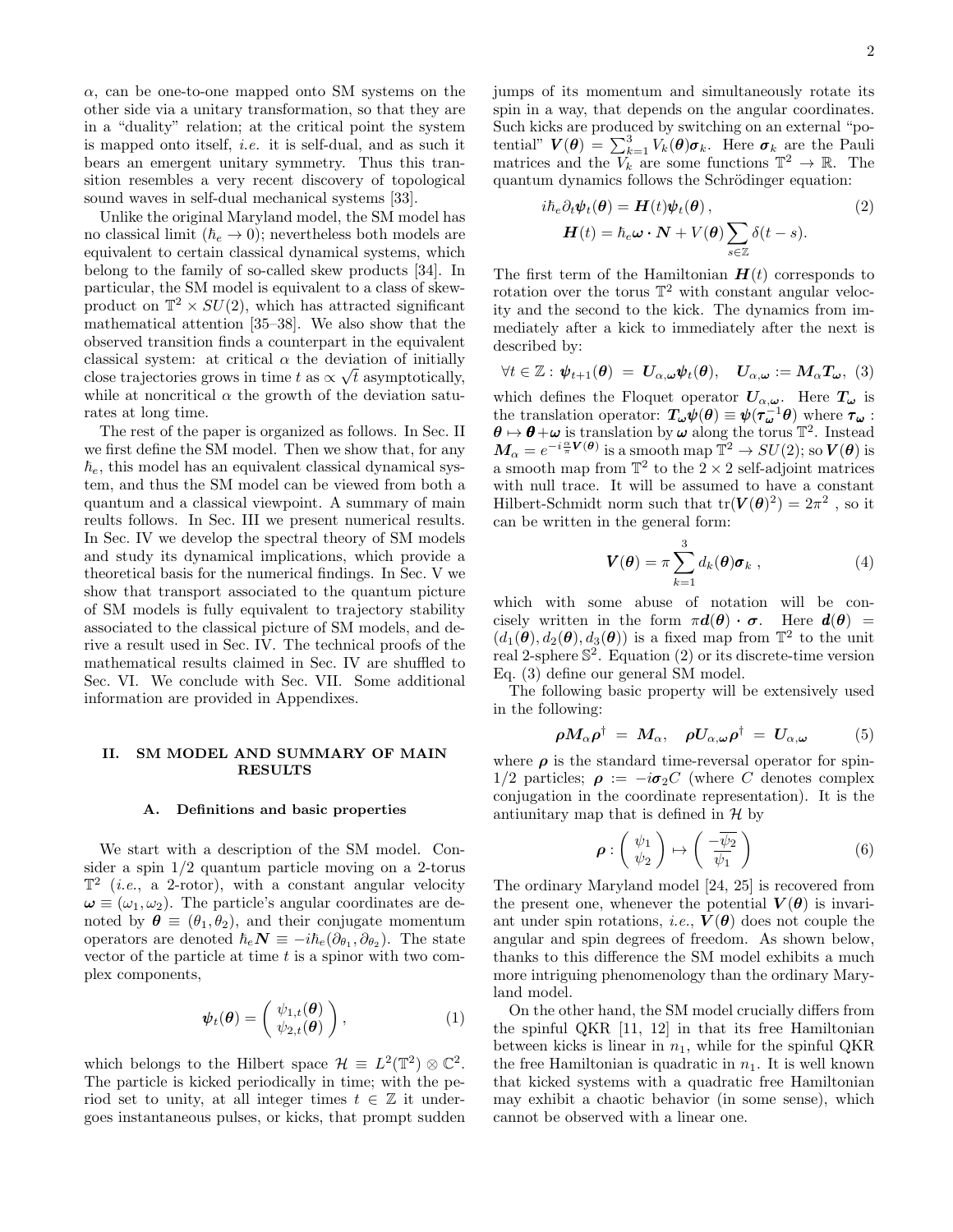### B. Equivalent classical system

Thanks to the linear momentum dependence of the free Hamiltonian, the SM model Eq. (3), though of quantum origin, can be translated into a classical dynamical system, with the usual technical meaning, i.e. a discrete time dynamics which is generated by iterating a measure preserving transformation in some phase space. Though mathematically trivial, this quantum-classical juxtaposition illustrates that in SM models wavepacket propagation and motion along phase-space trajectories are equivalent pictures of the same dynamics. The phase space is  $\Omega \equiv \mathbb{T}^2 \times \mathbb{C}^2_1$ , where  $\mathbb{C}^2_1$  denotes the unit sphere in  $\mathbb{C}^2$ , and the map is defined as follows:

$$
\mathcal{S}_{\alpha,\omega} : (\theta,\phi) \mapsto (\tau_\omega \theta, M_\alpha(\tau_\omega \theta)\phi). \tag{7}
$$

This map preserves the natural measure  $d\mu$  that is defined in  $\Omega$  by the product of the Lebesgue measure dm on  $\mathbb{T}^2$ , normalized to unity, and the uniform measure on  $\mathbb{C}^2_1$ [or equivalently the Haar measure on  $SU(2)$ ]. In mathematical terms the map described by Eq. (7) defines a skew product action of  $SU(2)$  [35–38]. The corresponding Perron-Frobenius operator, denoted by  $\mathcal{U}_{\alpha,\omega}$ , acts on functions  $F \in \mathfrak{H} \equiv L^2(\Omega, d\mu)$  as follows:

$$
\mathcal{U}_{\alpha,\omega}F(\theta,\phi) = F(\mathcal{S}_{\alpha,\omega}^{-1}(\theta,\phi))
$$
  
=  $F(\tau_{\omega}^{-1}\theta, M_{\alpha}(\theta)^{-1}\phi)$ . (8)

It preserves the scalar product in  $\mathfrak{H}, i.e. \ \forall F', F'' \in \mathfrak{H},$ 

$$
\langle F'|F''\rangle_{\mathfrak{H}} := \int_{\Omega} d\mu(\theta,\phi) \overline{F'(\theta,\phi)} F''(\theta,\phi)
$$
  
=  $\langle \mathcal{U}_{\alpha,\omega} F'| \mathcal{U}_{\alpha,\omega} F''\rangle_{\mathfrak{H}}.$  (9)

The actual link between the "quantum" SM model and its "classical" equivalent is as follows. Given a  $\psi \in \mathcal{H}$ , let

$$
F_{\boldsymbol{\psi}}(\boldsymbol{\theta}, \boldsymbol{\phi}) := \boldsymbol{\psi}(\boldsymbol{\theta}) \cdot \boldsymbol{\phi}.
$$
 (10)

Here the dot denotes the canonical scalar product of vectors in  $\mathbb{C}^2$ :  $\boldsymbol{\psi} \cdot \boldsymbol{\phi} := \overline{\psi_1} \phi_1 + \overline{\psi_2} \phi_2$ . Then

$$
\mathcal{U}_{\alpha,\omega}F_{\boldsymbol{\psi}}(\boldsymbol{\theta},\boldsymbol{\phi}) = \mathbf{U}_{\alpha,\omega}\boldsymbol{\psi}(\boldsymbol{\theta})\cdot\boldsymbol{\phi} = F_{\boldsymbol{\psi}'}(\boldsymbol{\theta},\boldsymbol{\phi})\,,\quad(11)
$$

where  $\psi' = U_{\alpha,\omega} \psi$ . This equation formalizes the quantum-classical juxtaposition within the same model. It is important to emphasize that the quantum system (3) and the classical dynamical system (7) are fully equivalent, and the latter is not related to any notion of classical limit whatsoever: the subscript  $\alpha - i.e.$  the inverse Planck constant – in  $\mathcal{S}_{\alpha,\omega}$  is a bookkeeping of this fact. The existence of a classical equivalent of the SM model implies that quantum interference does not play any role in its phenomenology. As mentioned in the introduction, the same is true for the original Maryland model, where the observed localization is not related to the Andersonlike dynamical localization that typically occurs in quantum systems exhibiting chaotic diffusion in the classical limit and results from quantum interference.

The spectral and dynamical properties of the SM models crucially depend on the arithmetic type of the triple  $(\omega_1, \omega_2, \pi)$ . In particular, the following well-known fact is of capital importance to the present work: the  $\omega$ -shift  $\tau_{\omega}$ is ergodic in  $\mathbb{T}^2$  whenever  $(\omega_1, \omega_2, \pi)$  are an incommensurate triple of real numbers. More detailed arithmetic properties of the triple play important spectral dynamical roles; a few more comments on this theme are deferred to Sec. IV C. However, for the purposes of the present paper sheer incommensuration will be sufficient. From now on, we shall always consider incommensurate triples, unless explicitly mentioned otherwise.

## C. Outline of main results

In this work we implement the quantum-classical juxtaposition to investigate both mathematically and numerically the dynamical properties of SM. In numerical simulations, we used two different incommensurate frequency vectors  $\omega$ , which are specified in Sec. III B 1.

Upon expanding  $\psi_t(\theta)$  in the 2D Fourier basis we move from the  $\theta$ -coordinate representation to the momentum  $N$ -representation, where the SM dynamics can be pictured as propagation of a quantum wavepacket over the 2D integer lattice  $\mathbb{Z}^2$ . This defines quantum transport for the SM models in the same way as for the QKR [1] and for the ordinary Maryland model [24, 25]. A basic probe of the quantum transport associated with the evolution of a state  $\psi_t$  from an initial state  $\psi_0$  is

$$
E_j(\boldsymbol{\psi}_t) := \langle \boldsymbol{\psi}_t | n_j^2 | \boldsymbol{\psi}_t \rangle = || \partial_{\theta_j} \boldsymbol{\psi}_t ||_{\mathcal{H}}^2, j = 1, 2
$$
  

$$
E(\boldsymbol{\psi}_t) = E_1(\boldsymbol{\psi}_t) + E_2(\boldsymbol{\psi}_t),
$$
 (12)

which characterizes how the wavepacket spreads in the course of time. Like QKR systems [1, 2, 11, 12], this probe provides an important link between SM models and condensed matter systems. Notably, when  $E(\psi_t)$ remains bounded as  $t \to \infty$ , the wavepacket does not spread at long time and remains localized in a finite region in momentum space; no quantum transport arises and this simulates a quantum insulator in condensed matter physics. When either or both  $E_{1,2}(\psi_t)$  display unbounded growth, the wavepacket propagation is delocalized; and if the asymptotic growth is linear in time, then quantum diffusive transport arises, and this simulates a quantum normal metal in condensed matter physics. Such different transport properties are mirrored by the spectral properties of the Floquet operators  $U_{\alpha,\omega}$ ; a detailed analysis is given in Sec. IV.

We will show that quantum transport in the SM models finds a "classical" counterpart in the stability of trajectories, i.e. in the way initially close trajectories separate in time. This is a fundamental token in the theory of classical dynamical systems, and a commonly accepted definition of "chaos" applies whenever the divergence of trajectories is exponentially fast. Specifically, the quantum transport in momentum space, probed by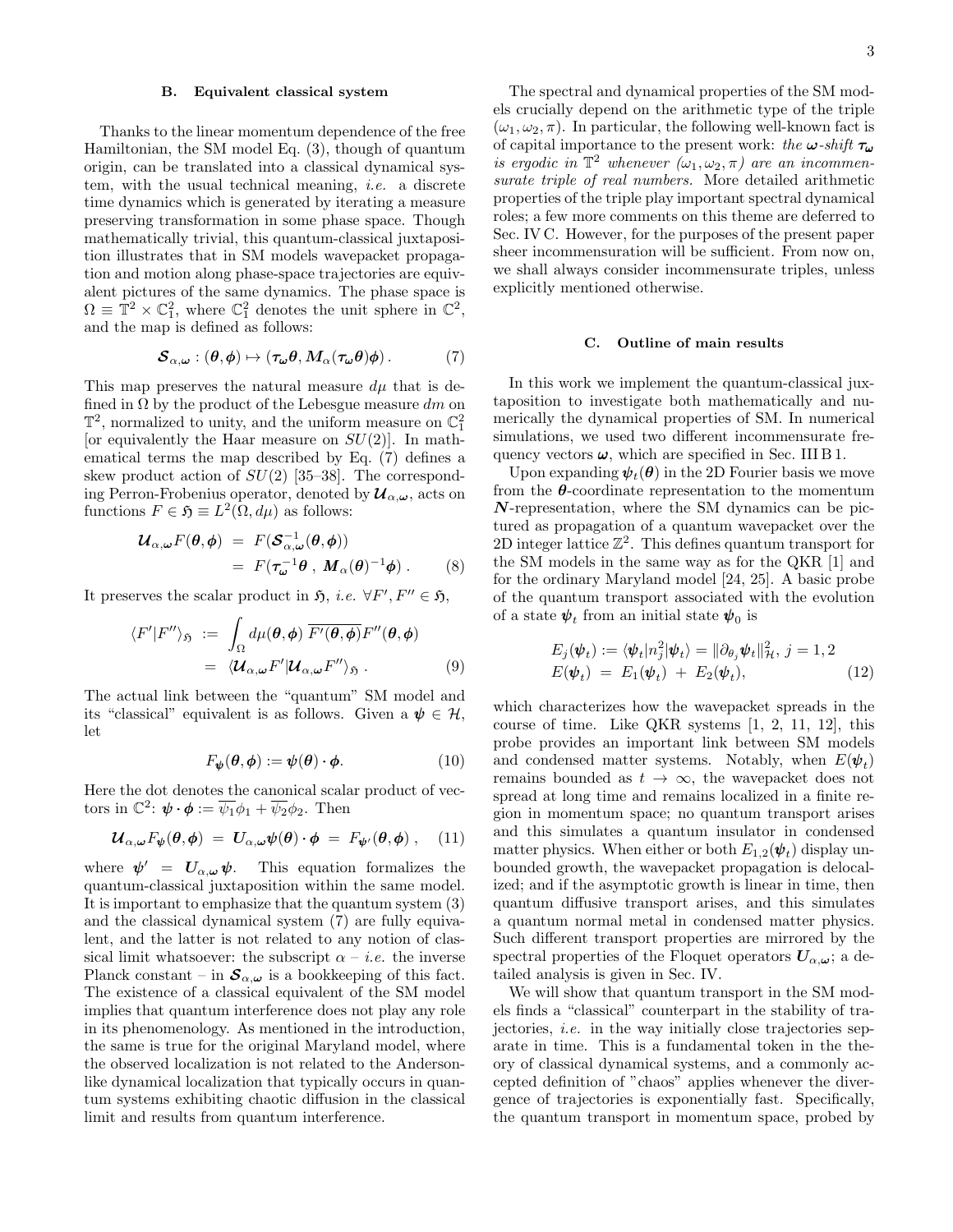$E_{1,2}(\psi_t)$  defined by Eq. (12), has an equivalent description in terms of the instability of trajectories  $(\theta_t, \phi_t) :=$  $\mathcal{S}^t_{\alpha,\omega}(\theta,\phi)$  in the phase space  $\Omega$ , in the following sense. The (linear) stability of a trajectory  $(\theta_t, \phi_t)$  is determined by the behavior in time of the derivatives  $\partial_{\theta_i} \phi_t(\theta, \phi)$  with  $j = 1, 2$ ; see Sec. V, where we prove that if the initial spinor  $\pmb{\psi}_0(\pmb{\theta})$  is localized at the origin of momentum space then the quantum transport which is defined by Eq. (12) is related to trajectory stability by:

$$
E_j(\boldsymbol{\psi}_{-t}) = \int_{\Omega} d\mu(\boldsymbol{\theta}, \boldsymbol{\phi}) \, |\partial_{\theta_j} \boldsymbol{\phi}_t(\boldsymbol{\theta}, \boldsymbol{\phi})|^2. \qquad (13)
$$

Spectral implications of this result are presented in Sec. IV C.

In this paper we study three different SM models. Their Floquet operators  $U_{\alpha,\omega}$  share the general form described in Sec. II A. Differences arise from the explicit form of  $d(\theta)$ :

• SM Model I:

$$
\boldsymbol{d}(\boldsymbol{\theta}) = p(\boldsymbol{\theta}) (\sin(\theta_1), \sin(\theta_2), \beta(1 - \cos(\theta_1) - \cos(\theta_2)) ) (14)
$$

where  $p(\theta)$  is the normalization factor, chosen such that  $d(\theta)$  is a unit vector, and  $\beta > 0$  is a real parameter.

• SM Model II:

$$
\mathbf{d}(\boldsymbol{\theta}) = p(\boldsymbol{\theta}) (\sin(\theta_1), \sin(\theta_2), \text{const.} \neq 0); \quad (15)
$$

• SM Model III:

$$
\begin{array}{ll}\n\mathbf{d}(\boldsymbol{\theta}) = p(\boldsymbol{\theta})(\sin(\theta_1), \sin(\theta_2), \cos(\theta_1) + \cos(\theta_2)) \\
\text{or } \mathbf{d}(\boldsymbol{\theta}) = p(\boldsymbol{\theta})(\sin(\theta_1), \sin(\theta_2), 0).\n\end{array} (16)
$$

An important part of our study is how the transport properties of such models depend on the parameter  $\alpha$ . In this respect, the following properties:

$$
U_{\alpha+2\pi,\omega} = U_{\alpha,\omega}, \quad U_{\alpha+\pi,\omega} = -U_{\alpha,\omega} \qquad (17)
$$

which directly follow from the definition of  $U_{\alpha,\omega}$ , hold true for all SM models; so, analysis of SM Models I, II, III can be restricted to  $\alpha \in [0, \pi]$ . The three models share certain symmetries, which are described in Sec. IV B. A fundamental fact is that such symmetries in physical space give rise to a symmetry in parameter space; notably, quantum SM systems whose  $\alpha \in [0, \pi]$  are symmetric with respect to  $\pi/2$  are in a "duality" relation [39]. This duality has strong spectral implications, as shown in Sec. IV B. Besides, at  $\alpha = \pi/2$  it forces the system to be invariant under a unitary symmetry transformation and thus to be self-dual.

The dynamical behaviors of the three SM models are very different:

• SM Model I:

We find that for  $\alpha \in [0, \pi]$ , on the left or on the right of the critical point  $\alpha = \pi/2$ , both  $E_{1,2}(\psi_t)$  remain bounded in time, so the system is dynamically localized, and localization is exponential in momentum space. At the critical point  $E_{1,2}(\psi_t) \propto t$  approximately, so the system is dynamically delocalized. In the classical system, the deviation  $\delta_t$  of ized. In the classical system, the deviation  $\partial_t$  of initially close trajectories grows as  $\sqrt{t}$  (approximately) at half-integer  $\alpha/\pi$ , whereas  $\delta_t$  saturates at long time away from the critical point. The transition in quantum transport is thus mirrored by a change of stability of classical trajectories. Interestingly, sublinear divergence of trajectories is what one should expect if the classical SM model were known to be ergodic; see Sec. V. We explain delocalization at the critical value, proving that self-duality is incompatible with dynamical localization. As we will show in Sec.V, this dynamical transition mirrors the transition in the spectral structure of Floquet operator  $U_{\alpha,\omega}$ .

Moreover, it turns out that the dynamically localized phases which are separated by the critical points can be obtained from topologically distinct phases which are found in the spinful QKR [11, 12] by deforming that QKR continuously into the considered SM.

• SM Model II:

As  $\alpha$  varies, dynamical localization is always observed.

• SM Model III: As  $\alpha$  varies, dynamical delocalization is always observed except at integer  $\alpha/\pi$ , where dynamical localization trivially occurs because  $M_{\alpha} = \pm \mathbb{I}$  there.

We see that, due to the presence of spin, SM models exhibit rich dynamical phenomena. This is in sharp contrast to the ordinary Maryland model for which only dynamical localization can occur. In addition, the Maryland model inherits dynamical localization from the integrability of the classical dynamics in the limit  $\hbar_e \rightarrow 0$ [27]; this mechanism for dynamical localization does not apply here, because the SM model is ill-defined in that limit.

## III. NUMERICAL EXPERIMENTS

In this section we describe numerical results about SM Models I, II and III.

## A. 1D equivalents

Direct numerical simulation of the 2D quantum evolution requires a 2D Fourier basis. Thus it cannot be pushed too far in time. This difficulty is greatly softened by a trick which was first used in Ref. [40]. It consists in replacing the 2D model described by Eq. (3) by two 1D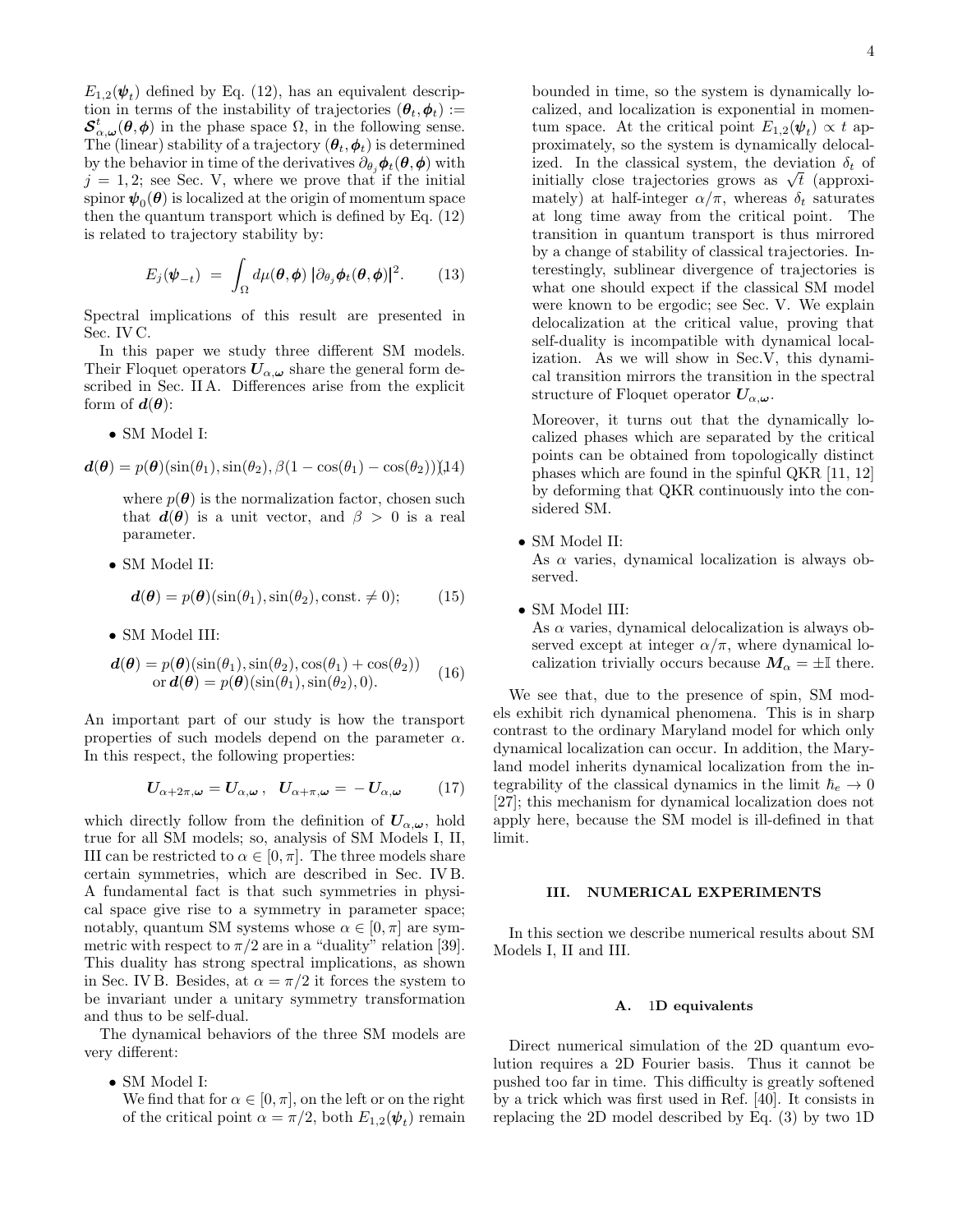models, which allow to separately compute  $E_{1,2}(\psi_t)$  [abbreviated as  $E_{1,2}(t)$  throughout this section]. This possibility crucially rests on the  $\omega$ -shift  $\tau_{\omega}$  in  $T^2$ , namely, the first term of  $H(t)$  given by Eq. (2), as we will show below.

By performing the transformation:

$$
\begin{split} \boldsymbol{U}_{\alpha,\omega} &\rightarrow e^{t\omega_{2}\partial_{\theta_{2}}} \boldsymbol{U}_{\alpha,\omega} e^{-(t-1)\omega_{2}\partial_{\theta_{2}}} \\ &= \boldsymbol{M}_{\alpha}(\theta_{1},\theta_{2}+\omega_{2}t) e^{-\omega_{1}\partial_{\theta_{1}}} =: \tilde{\boldsymbol{U}}_{t}, \\ \boldsymbol{\psi}_{t} &\rightarrow e^{t\omega_{2}\partial_{\theta_{2}}} \boldsymbol{\psi}_{t} =: \tilde{\boldsymbol{\psi}}_{t}, \end{split} \tag{18}
$$

we rewrite Eq. (3) as

$$
\tilde{\boldsymbol{\psi}}_t = \mathrm{T} \prod_{s=1}^t \tilde{U}_s \tilde{\boldsymbol{\psi}}_0, \qquad (19)
$$

where  $T_{\text{max}}$  denotes a time-ordered product, with the index s increasing from right to left. In Eqs. (18) and (19),  $\theta_2$  is no longer a dynamical variable, rather it is an angular parameter. Thus the quantum evolution (19) is 1D. When the 2D model is traded for such 1D model, we have

$$
E_1(t) = -\langle \langle \tilde{\pmb{\psi}}_t | \partial_{\theta_1}^2 \tilde{\pmb{\psi}}_t \rangle_{\tilde{\mathcal{H}}} \rangle_{\theta_2},\tag{20}
$$

where the Hilbert space  $\tilde{\mathcal{H}} \equiv L^2(\mathbb{T}^1) \otimes \mathbb{C}^2$  and  $\langle \cdot \rangle_{\theta_2}$  denotes the average over  $\theta_2$ . The whole derivation is fully symmetric with respect to the indices  $1, 2$ , so similar equations are obtained for  $E_2(t)$  by just interchanging indices in the above equations. Such equations will share the same reference numbers.

Throughout this paper in both 1D and 2D simulations we choose initial states which have only the spin-up  $(s =$ 1) component and are zero momentum state.

## B. Dynamics of SM Model I

#### 1. Quantum transport

The 1D quantum evolutions which are described by Eqs. (19) were numerically simulated up to  $t = 10^8$ , using 1D Fast Fourier Transform (FFT) with a basis size  $2^{16} =$ 65536. The parameter  $\beta$  in Eq. (14) was set to 0.8. Two different incommensurate frequency vectors were used: different incommensurate frequency vectors were used:<br>  $\omega = (1, 2\pi/\sqrt{5})$  and  $\omega = (2\pi x, 2\pi x^2)$ , where x is the real root of the equation  $x^3 - x - 1 = 0$  [41].

Results for  $E_1(t)$  and  $E_1(t)/t$  are shown in Fig. 1. Results for  $E_2(t)$  are qualitatively similar. In (a) the cases with  $\alpha/\pi = 0.3$  and  $= 0.7$  provide evidence of dynamical localization, and are representative of what was observed away from  $\alpha/\pi = 0.5$ . At  $\alpha/\pi = 0.5$  or  $= 1.5$  delocalization was observed, with  $E_{1,2}(t)$  increasing approximately linearly in time. The  $\alpha$ -dependence of  $E_1(t)/t$  at fixed time is shown in (b). The appearance of two sharp peaks indicates that delocalization is confined to a narrow vicinity of  $\alpha/\pi = 0.5$  or  $= 1.5$ . Comparison of plots of  $E_1(t)/t$  $\hat{\Psi}_t = \pi \prod_{s=1}^{1} U_s \hat{\Psi}_0$ ,  $0^q = \frac{1}{E - -10^2 - 10^2 - 10^2 - 10^2 - 10^2 - 10^2 - 10^2 - 10^2 - 10^2 - 10^2 - 10^2 - 10^2 - 10^2 - 10^2 - 10^2 - 10^2 - 10^2 - 10^2 - 10^2 - 10^2 - 10^2 - 10^2 - 10^2 - 10^2 - 10^2 - 10^2 - 10^2 - 10^2 - 10^2 - 1$ 



5



FIG. 1: Numerical experiments on SM Model I indicate a dynamical localization–delocalization transition at half-integer  $\alpha/\pi$ . (a) shows that  $E_1(t)$  grows diffusively at half-integer  $\alpha/\pi$  while it saturates at long times away from these points. (b) suggests a sharp transition at infinite time: the diffusion coefficient is finite at half-integer  $\alpha/\pi$  while it vanishes away coefficient is finite at half-integer  $\alpha/\pi$  with<br>from the critical points.  $\boldsymbol{\omega} = (1, 2\pi/\sqrt{5}).$ 

that as t increases the two peaks become sharper and sharper, suggesting that they would eventually shrink to two critical points:  $\alpha/\pi = 1/2$  and  $3/2$ . This indicates a dynamical localization–delocalization transition at half-integer  $\alpha/\pi$ . Note that these critical values of  $\alpha$ are independent of the choice of  $\omega$ , so long as  $(\omega, \pi)$  is an incommensurate triple. Moreover, the height of the two peaks remains finite, so it yields a finite diffusion coefficient  $E_1(t)/t = \mathcal{O}(1)$ . The smallness of this coefficient reflects the quantum nature of critical diffusion.

Results of numerical simulations of the full 2D dynamics, using 2D FFT, are shown in Fig. 2 by contour plots of the quantity  $I_t(n_1, n_2) \equiv \hat{\boldsymbol{\psi}}_t(n_1, n_2) \cdot \hat{\boldsymbol{\psi}}_t(n_1, n_2),$ with  $\hat{\boldsymbol{\psi}}_t(n_1,n_2)$  the 2D Fourier coefficients of  $\boldsymbol{\psi}_t(\boldsymbol{\theta})$  . In both the delocalized (a-d) and the localized (e-h) case the wavepacket is seen to propagate in all directions in the momentum space. However, neither diffusion nor localization are isotropic over the inspected range of times. As the quantity  $I_t$  is plotted in a logarithmic scale, the approximate equidistance of the level curves in (h) implies exponential localization. Anisotropy of diffusion is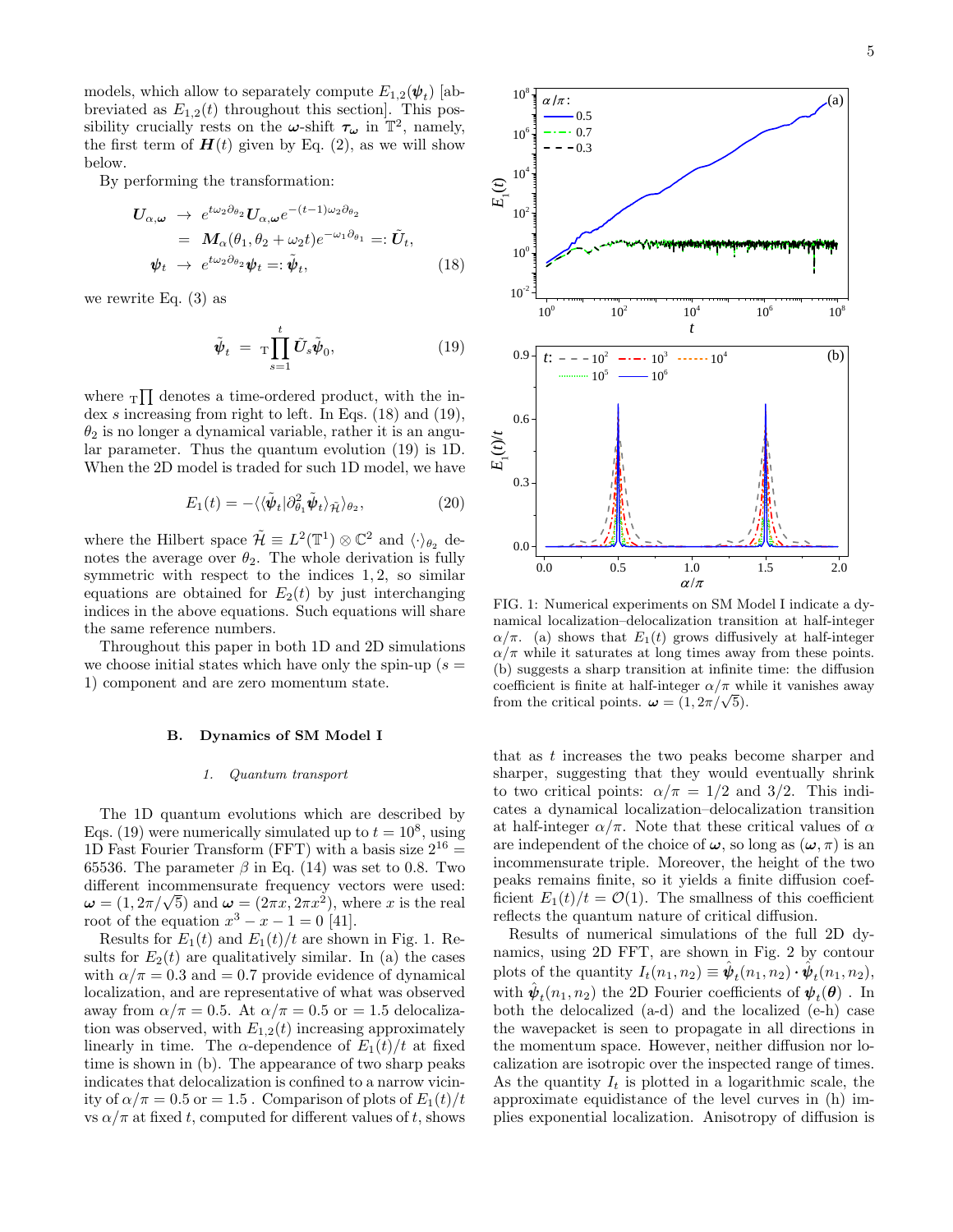

FIG. 2: A plot of  $I_t(n_1, n_2)$  obtained from numerical experiments on SM Model I shows that within the inspected time range, the wavepacket propagation is extended in momentum space for critical  $\alpha/\pi = 0.5$  (a-d), while it is restricted to a finite domain the wavepacket propagation is extended in momentum space for critical  $\alpha/\pi = 0.5$  (a-d), while it is restricted  $\alpha/\pi = 0.7$  (e-h). Moreover, the propagation is anisotropic in both cases.  $\omega = (1, 2\pi/\sqrt{5})$ .

confirmed over much longer times by the plots in Fig. 3, which show both  $E_1$  and  $E_2$  vs time for two different choices of  $\omega$ . Diffusion in the  $n_1$  and in the  $n_2$  direction follows different rates, which in turn depend on  $\omega$ .

To explore the nature of the dynamical localization– delocalization transition, we further carry out numerical experiments on an auxiliary 1D quantum dynamical system defined as follows:

$$
\check{\Psi}_t = \mathop{\mathrm{Tr}}\limits_{s=1}^t \check{U}_s \check{\Psi}_0,
$$
\n
$$
\check{U}_t := e^{-i\alpha \check{p}(\theta_1, \theta_2 + \omega_2 t) d(\theta_1, \theta_2 + \omega_2 t) \cdot \boldsymbol{\sigma}} e^{-i\alpha (h_e n_1)^\gamma}
$$
\n(21)

with  $\omega_2$  the second component of the frequency vector  $\omega$ in SM models. Here  $d(\theta)$  is the same as for SM Model I with  $\beta = 0.8$ , and  $\check{p}(\theta) = \frac{2}{\pi} \arctan \frac{K}{p(\theta)}$  with K a strictly positive parameter and  $p(\theta)$  given by Eq. (14). In addition to  $K$ , this auxiliary model has one more strictly positive parameter  $\gamma$ . The 1D equivalent (19) of SM Model I adopted in the above numerical experiments corresponds to  $K = +\infty, \gamma = 1$ , while a special spinful QKR [42] that can exhibit a  $\hbar_e$ -driven IQHE [11, 12] corresponds to finite K and  $\gamma = 2$ . Like the SM models, the quantum dynamics of this system can be probed by  $E_1(t) = -\langle\langle \check{\bm{\psi}}_t | \partial^2_{\theta_1} \check{\bm{\psi}}_t \rangle_{\tilde{\mathcal{H}}} \rangle_{\theta_2}.$ 

Then we study how the  $\alpha$ -profile of the diffusion coefficient  $\lim_{t\to\infty} E_1(t)/t$  depend on  $K, \gamma$ . For this purpose we choose a continuous contour in the parameter  $(K, \gamma)$  space along which the spinful QKR  $(K = 2, \gamma = 2)$ adopted in previous numerical experiments [11, 12] is deformed into the SM Model I  $(K = +\infty, \gamma = 1)$ . The

contour consists of two pieces: (i)  $\gamma$  is fixed to be 2 while K increases from 2 to  $+\infty$ ; then (ii) K is fixed to be  $+\infty$ while  $\gamma$  decreases from 2 to 1. We compute the  $\alpha$  profile of  $E_1(t)/t$  at  $t = 10^6$  for different  $(K, \gamma)$  along the contour. Results are shown in Fig. 4. Obviously, along the piece (i) of the contour every peak signalling the topological dynamical transition in the  $h_e$ -driven IQHE is pushed continuously towards the origin and eventually the mth peak (counting from the left) arrives at  $\alpha/\pi = m - \frac{1}{2}$  when  $K = +\infty$ ; along the piece (ii) the peaks are pinned and their heights evolves continuously into those of the SM Model I. As such, though the SM models and the spinful QKR are very different, and though the supersymmetric field theory which was developed for the spinful QKR [11, 12] does not apply here, because of the absence of fast and slow mode separation [43], the sequential dynamical localization–delocalization transitions exhibited by SM Model I evolve – via the continuous change in  $(K, \gamma)$  along the contour – smoothly from the  $\hbar_e$ -driven IQHE exhibited by the spinful QKR. Because in the latter a critical point separates two topologically distinct phases, whose topological angles differ by  $2\pi$ , the transition observed in SM Model I is of topological nature. However, it should be noted that the topological theory for the spinful QKR cannot be applied here, because of the lack of chaoticity in SM models.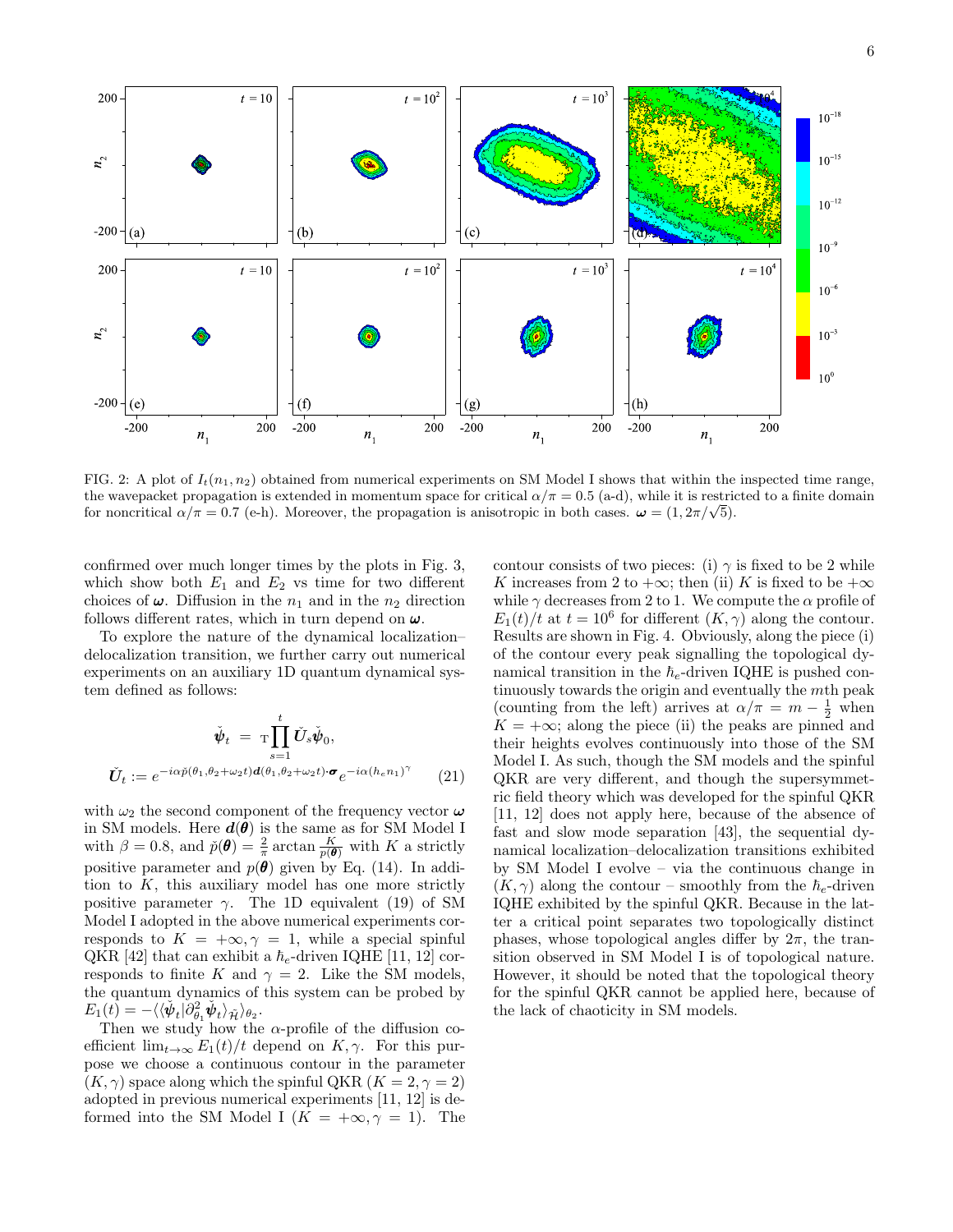

FIG. 3: Numerical experiments on SM Model I for different FIG. 3: Numerical experiments on SM Model 1 for different<br>frequency vectors  $\omega = (1, 2\pi/\sqrt{5})$  (a) and  $\omega = (2\pi x, 2\pi x^2)$ (see text for the value of  $x$ ) (b) show that the critical diffusion is anisotropic and the diffusion coefficients depend on  $\omega$ .

## 2. Stability of trajectories of the equivalent classical dynamics

The equivalent classical dynamics described by Eq. (7) was numerically simulated up to  $t = 10^6$  for different values of  $\alpha$ . To probe the stability of phase space trajectories we compute the time profile of the deviation  $\delta_t$ of two trajectories which are initially close. Results are shown in Fig. 5. Time profiles of  $(\delta_t/\delta_0)^2$  corresponding to different  $\alpha$  are shown in (a), for which the average over initial conditions is performed, and the  $\alpha$  profiles of  $(\delta_t/\delta_0)^2/t$  at different long times are shown in (b). We see that, like  $E_{1,2}(t)$ , the long-time behavior of  $(\delta_t/\delta_0)^2$ is very sensitive to the value of  $\alpha/\pi$ : for half-integer  $\alpha/\pi$ it grows unboundedly, implying that the classical trajectory is unstable, whereas away from half-integer  $\alpha/\pi$  it saturates at long times, implying that the classical trajectory is stable.

Moreover, for half-integer  $\alpha/\pi$  the growth of  $(\delta_t/\delta_0)^2$ is linear (a). Corresponding to this, as time increases the  $\alpha$  profile of  $(\delta_t/\delta_0)^2/t$  displays a sharp peak at halfinteger  $\alpha/\pi$  (b):  $\lim_{t\to\infty} \frac{(\delta_t/\delta_0)^2}{t}$ t

7



FIG. 4: The dynamical transitions exhibited by SM Model I evolve smoothly from the  $\hbar_e$ -driven IQHE exhibited by the **1** evolve smootnly from the  $n_e$ .<br>spinful QKR.  $\boldsymbol{\omega} = (1, 2\pi/\sqrt{5})$ .

16<br>
if the densitied transition and transitions are<br>half-integer of  $\mu$ . The densitial consisting is given the spin of the<br>
integer of the density of consists of the spin of the spin of the spin of the<br>
density of electr  $\alpha/\pi$  and vanishes otherwise. Therefore, the dynamical localization–delocalization transition in terms of quantum transport is translated into a transition in the stability of classical trajectories. Remarkably, at the critical point the deviation asymptotically grows approximately point the deviation asymptotically grows approximately<br>like  $\sqrt{t}$ , which is dramatically different from both the exponential instability of trajectories in dynamical chaos and the linear instability that is generic for Hamiltonian integrable systems [44].

### C. Dynamics of SM Model II

The same numerical procedures were repeated with the constant in Eq. (15) set to unity. The observed dynamical behaviors of SM Model II are totally different from SM Model I. In particular, regardless of the value of  $\alpha$ ,  $E_1(t)$  always saturates at long times and the long-time diffusion coefficient  $\lim_{t\to\infty} \frac{E_1(t)}{t}$  always vanishes (not shown). Thus, dynamical localization is always observed.

### D. Dynamics of SM Model III

The same numerical procedures were repeated for SM Model III with  $d_3 = p(\theta)(\cos(\theta_1) + \cos(\theta_2))$  and  $d_3 = 0$ , respectively. The observed dynamics are totally opposite to those of SM Model II. In particular, dynamical delocalization is observed regardless of the value of  $\alpha$ , with the one exception of the points  $\alpha/\pi \in \mathbb{Z}$ , for which  $U_{\alpha,\omega} = \pm T_{\omega}$  leading to trivial localization.

## IV. SPECTRAL THEORY OF SM MODELS, AND ITS DYNAMICAL IMPLICATIONS

In this section, spectral theory is used to explore the mechanisms of various quantum dynamical phenomena which were observed in numerical experiments on SM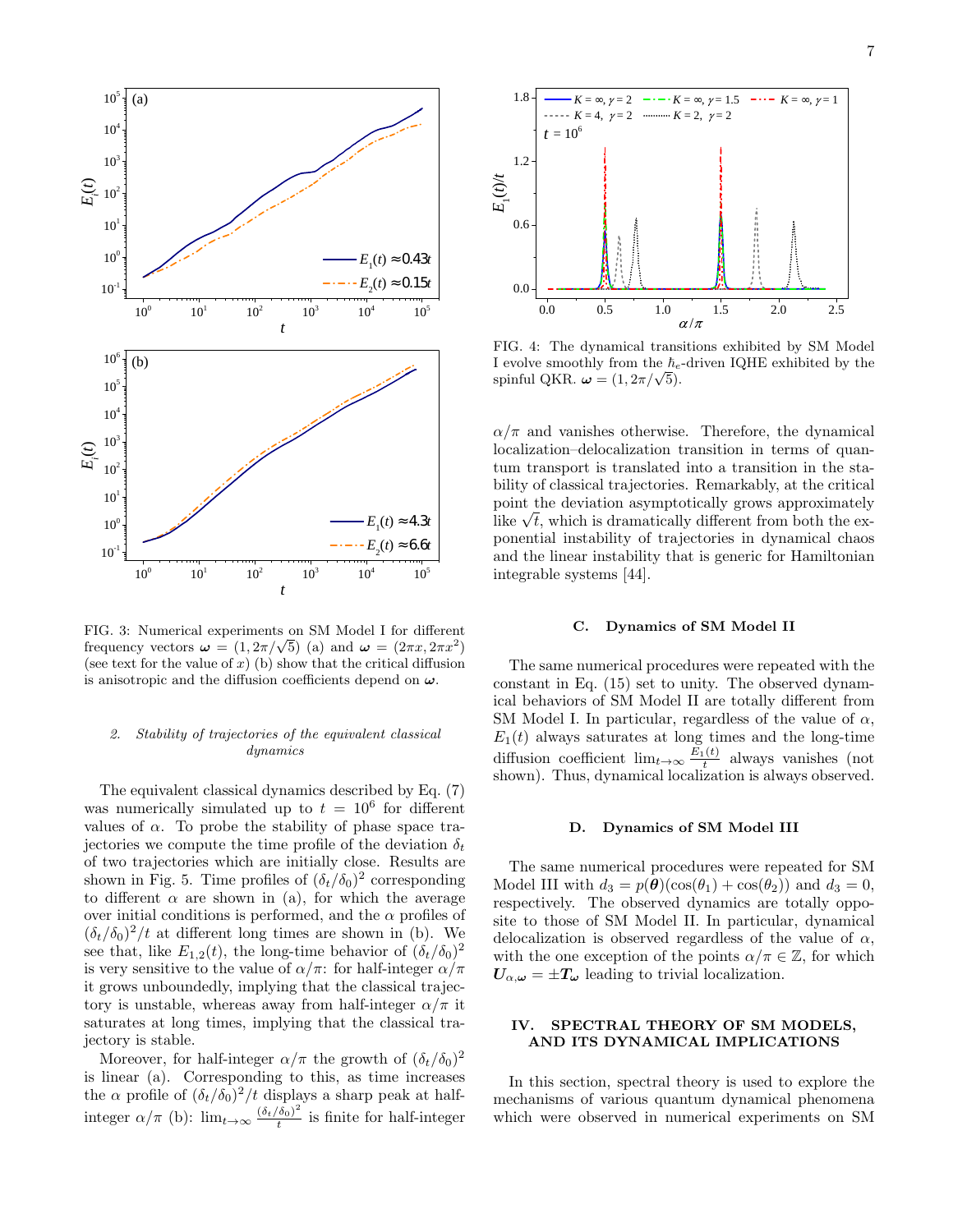

FIG. 5: Numerical experiments on SM Model I shows that the dynamical localization–delocalization transition shown in Fig. 1 is translated into a change in stability of classical trajectories at half-integer  $\alpha/\pi$ . (a) The deviation of initially close trajectories grows unboundedly at half-integer  $\alpha/\pi$  and it saturates at long times away from these points. (b) As t tends to infinity  $(\delta_t/\delta_0)^2/t$  tends to a finite value at halfinteger  $\alpha/\pi$  while it tends to zero away from the critical point; integer  $\alpha/\pi$  while<br>  $\omega = (1, 2\pi/\sqrt{5}).$ 

models. Some rigorous mathematical results are presented, and their dynamical implications are discussed. To prevent mathematical technicalities from obscuring the overall physical picture, some proofs are shuffled to Sec. VI.

## A. Spectral properties of general SM models

We first discuss the spectral properties of general SM models, without imposing any special features on the  $V_k(\boldsymbol{\theta})$ . Such properties crucially depend on arithmetic properties of the frequency vector  $\omega$ . We always require  $(\omega_1, \omega_2, \pi)$  to be an incommensurate triple. A general result about the spectrum of the Floquet operator  $U_{\alpha,\omega}$  is stated below, and is proven in Sec.VI. Exact operatortheoretic terminology will be confined to those proofs, so here we fix a few terms of a more informal language. The spectrum of a unitary operator U in a Hilbert space  $\mathcal H$ 

consists of complex numbers of the form  $e^{ix}$  with  $\chi \in \mathbb{R}$ , and it cannot be empty. The point spectrum of  $U$  is that part of the spectrum which consists of proper eigenvalues, i.e., of eigenvalues which are associated with normalizable eigenfunctions – if there are any. Such eigenvalues are a countable set at most, and the corresponding eigenfunctions span a subspace  $\mathcal{H}_n$  of  $\mathcal{H}$ , which is invariant under  $U$ ; so its orthogonal complement subspace  $\mathcal{H}_c$  is also invariant under U. If  $\mathcal{H}_p$  is not the whole of  $H$ , then  $U$ , restricted to  $H_c$ , is still unitary, so it has a spectrum, which by construction cannot contain any proper eigenvalue. This is, in fact, the continuous spectrum of  $U$ , and it can be informally pictured as the set of generalized eigenvalues, which are associated with eigenfunctions that are not normalizable, because they are, in some sense, extended. The spectral type of  $U$  is said to be pure, if either  $\mathcal{H}_p$  or  $\mathcal{H}_c$  is the whole  $\mathcal{H}$ ; in the former case it is called pure point, and in the latter case it is called purely continuous. The set of all proper eigenvalues of U will be denoted  $Eig(U)$ .

**Proposition 1.** The spectral type of  $U_{\alpha,\omega}$  is pure. If it is pure point, then there is  $\lambda \in [0, \pi]$  such that

$$
Eig\left(\boldsymbol{U}_{\alpha,\boldsymbol{\omega}}\right) = \left\{ e^{i\left(\pm\lambda + \boldsymbol{n}\cdot\boldsymbol{\omega}\right)} \right\}_{\boldsymbol{n}\in\mathbb{Z}^2} \tag{22}
$$

In all cases, the spectrum is dense in the unit circle.

Remarks: (i) The point spectrum (22) can be degenerate only if it contains the eigenvalue  $e^{i\boldsymbol{p}\cdot\boldsymbol{\omega}/2 + in\pi}$  for some  $n \in \mathbb{Z}, p \in \mathbb{Z}^2$ , and then it is doubly degenerate. (ii) The phase  $\lambda$  is not uniquely defined, because the same set (22) can be generated with infinitely many different choices of  $\lambda$ .

When a SM model is viewed in the classical picture, as described by Eq. (8), its spectral analysis is based on the Perron-Frobenius operator  $u_{\alpha,\omega}$ . The functions on the phase space  $\Omega$  which depend only on  $\theta$  are a closed subspace  $\mathfrak{H}_0$  of  $\mathfrak{H}$ , that can be identified with  $L^2(\mathbb{T}^2, dm)$ . This subspace is invariant under  $\mathcal{U}_{\alpha,\omega}$ . In Sec. VI we prove the following result:

**Proposition 2.** (i) The spectrum of  $\mathcal{U}_{\alpha,\omega}$  in  $\mathfrak{H}_0$  is simple and pure point, with eigenphases  $\mathbf{n} \cdot \boldsymbol{\omega}$  where  $\mathbf{n} \equiv$  $(n_1, n_2) \in \mathbb{Z}^2$ . (ii) If the spectrum of  $U_{\alpha,\omega}$  is pure point then the spectrum of  $u_{\alpha,\omega}$  in  $\mathfrak{H}$  is pure point, and

$$
\text{Eig}\left(\mathcal{U}_{\alpha,\omega}\right) = \left\{e^{i(m\lambda + \boldsymbol{n}\cdot\omega)}\right\}_{m,n_1,n_2\in\mathbb{Z}},\qquad(23)
$$

where the parameter  $\lambda$  is the same as that in the spectrum (22). (iii) If the spectrum of  $U_{\alpha,\omega}$  is continuous (hence purely continuous by Proposition 1) then the spectrum of  $u_{\alpha,\omega}$  in  $\mathfrak H$  has a continuous component.

Pure continuity of the spectrum of  $U_{\alpha,\omega}$  does not by necessity entail pure continuity of the spectrum of  $\mathcal{U}_{\alpha,\omega}$ in the orthogonal complement  $\mathfrak{H}_0^{\perp}$  of  $\mathfrak{H}_0$ ; the latter may still have a pure point component. This is somehow related to ergodicity of the classical description of SM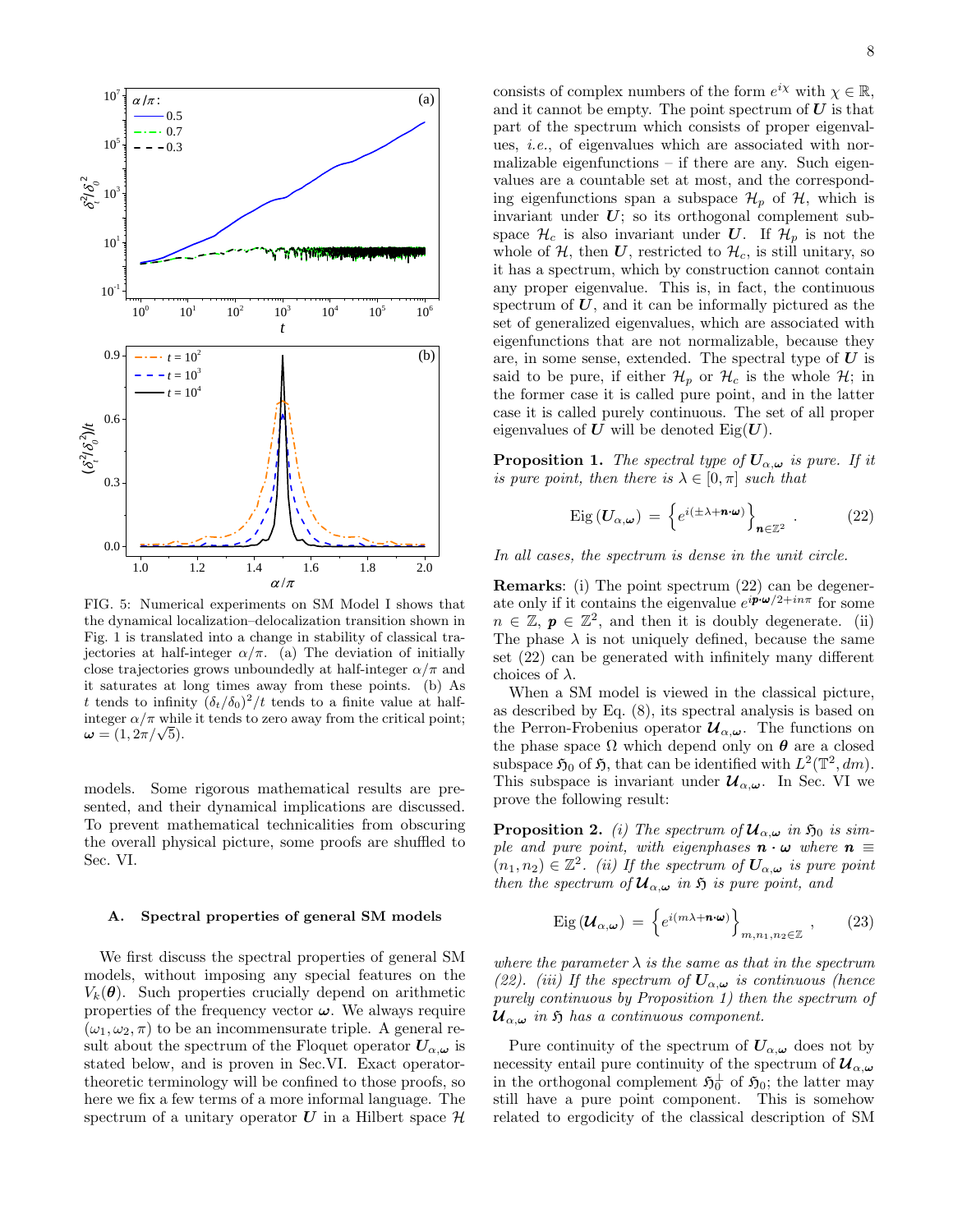models. Ergodicity is a capital notion in the theory of classical dynamical systems, and can be stated in purely spectral terms:  $S_{\alpha,\omega}$  is ergodic, if and only if 1 is a simple proper eigenvalue of  $\mathcal{U}_{\alpha,\omega}$  [45]. Since SM models bear a quantum–classical juxtaposition, a natural question arises, how would ergodicity in the classical description of SM models be mirrored in the quantum description of SM models. The following result presents a partial answer. Loosely speaking, an operator in  $H$  is fibered, if it does not couple different position eigenstates; more properly, if it acts as in  $\psi(\theta) \mapsto O(\theta)\psi(\theta)$ , where O is a map from  $\mathbb{T}^2$  to the  $2 \times 2$  matrices.

**Proposition 3.** If the dynamical system  $(\Omega, \mathcal{S}_{\alpha,\omega})$  is ergodic, then the spectrum of  $U_{\alpha,\omega}$  is continuous and "fiberwise simple"; i.e.,  $U_{\alpha,\omega}$  does not commute with any nontrivial fibered linear operator.

Remark: This result cannot be reversed.

Though not necessary for the elaborations that follow, it can be shown that the spectral properties of the Floquet operator  $U_{\alpha,\omega}$  are related to the cohomology of the classical dynamical system  $(\Omega, \mathcal{S}_{\alpha,\omega})$ ; see Appendix A.

## B. Unitary symmetry A and duality

We now focus on a special class of SM models, which are exemplified by those considered in numerical experiments. A SM model belongs to this class, if it is defined by maps  $d$  that enjoy the following special symmetries:

- (i)  $d_1(\boldsymbol{\theta})$  is odd wrt  $\theta_1$  and even wrt  $\theta_2$ ;
- (ii)  $d_2(\boldsymbol{\theta})$  is even wrt  $\theta_1$  and odd wrt  $\theta_2$ ;
- (iii)  $d_3(\boldsymbol{\theta})$  is even wrt both  $\theta_1$  and  $\theta_2$ .

It has been previously found [11, 12] that such symmetries are crucial to the IQHE-like phenomenon in the spinful QKR. SM models endowed with such symmetries will be termed class-∗ models. The SM Models I, II and III, as given in Eqs.  $(14)$ ,  $(15)$  and  $(16)$ , are class- $*$  models.

A key role will be played by the following Proposition 4, that crucially rests on the above conditions (i), (ii) and (iii), and its corollaries.

Proposition 4. For any class-∗ model a unitary symmetry  $\bf{A}$  [46] exists, such that

$$
\boldsymbol{U}_{\pi-\alpha,\boldsymbol{\omega}}^{\dagger} = -\boldsymbol{A} \, \boldsymbol{U}_{\alpha,\boldsymbol{\omega}} \, \boldsymbol{A} \, , \, \boldsymbol{U}_{2\pi-\alpha,\boldsymbol{\omega}}^{\dagger} = \boldsymbol{A} \, \boldsymbol{U}_{\alpha,\boldsymbol{\omega}} \, \boldsymbol{A} \, . \tag{24}
$$

*Proof*: The first identity in Eq.  $(24)$  will be proven first; the proof of the second is essentially identical. First of all, from the general definition of  $M_{\alpha}$  it follows that

$$
\boldsymbol{M}_{2\pi-\alpha} = \boldsymbol{M}_{\alpha}^{\dagger}, \ \boldsymbol{M}_{\pi+\alpha} = -\boldsymbol{M}_{\alpha}, \ \boldsymbol{M}_{\alpha}^{\dagger} = -\boldsymbol{M}_{\pi-\alpha}, \ \ (25)
$$

which hold true independently of the symmetries of  $d$ . Let  $R_{\eta}$  denote the reflection operator in a point  $\eta \in \mathbb{T}^2$ :

that is,  $(R_{\eta}\psi)(\theta) = \psi(2\eta - \theta)$ . From  $U^{\dagger}_{\alpha,\omega} = T_{-\omega}M^{\dagger}_{\alpha}$ and the third identity in Eq. (25), we obtain that

$$
\boldsymbol{U}_{\alpha,\boldsymbol{\omega}}^{\dagger} = -\boldsymbol{T}_{-\boldsymbol{\omega}}\boldsymbol{U}_{\pi-\alpha,-\boldsymbol{\omega}}\boldsymbol{T}_{\boldsymbol{\omega}}.\tag{26}
$$

Thanks to the assumed symmetries (i), (ii) and (iii), the unitary operator  $\mathbf{B} = \sigma_3 \mathbf{R_0}$  commutes with  $\mathbf{M}_{\alpha}$ , and  $BT_{\omega}B^{\dagger} = T_{-\omega}$ . As a result,

$$
\boldsymbol{U}_{\alpha,-\boldsymbol{\omega}} = \boldsymbol{B} \boldsymbol{U}_{\alpha,\boldsymbol{\omega}} \boldsymbol{B}^{\dagger} \,. \tag{27}
$$

Applying this to the right-hand side of Eq. (26) gives

$$
\boldsymbol{U}_{\alpha,\boldsymbol{\omega}}^{\dagger} = -(\boldsymbol{T}_{-\boldsymbol{\omega}}\boldsymbol{B})\boldsymbol{U}_{\pi-\alpha,\boldsymbol{\omega}}(\boldsymbol{T}_{-\boldsymbol{\omega}}\boldsymbol{B})^{\dagger}.
$$
 (28)

Therefore, the first identity in Eq.  $(24)$  is true with  $\boldsymbol{A}$ given by:

$$
A = T_{-\omega}B = \sigma_3 T_{-\omega} R_0 = \sigma_3 R_{-\omega/2} \quad . \tag{29}
$$

To prove the second identity in Eq. (24), we use the first identity in Eq.  $(25)$  instead of the third.  $\Box$ 

**Remark:** Together with  $A^2 = 1$ , Eq. (24) implies, in particular, that the evolution operator  $iU_{\alpha,\omega}$  at  $\alpha = \pi/2$ ,  $3\pi/2$ , 0 and  $\pi$  are time-reversal invariant. It is worth noting that also the associated classical map which is defined in Eq. (7) is time-reversal invariant; the timereversing involution is  $(\theta, \phi) \rightarrow (-\theta - \omega, -\sigma_3 \phi)$ .

The symmetry  $\boldsymbol{A}$  establishes a "duality" [39] between models whose  $\alpha$  values in  $[0, \pi]$  are symmetric with respect to  $\pi/2$ . In other words, the model at a value  $\alpha_0$  of the parameter  $\alpha$  is dual to the model at  $\alpha = \pi - \alpha_0$ . The most immediate consequence of this duality is:

$$
Eig(\boldsymbol{U}_{\pi-\alpha,\,\boldsymbol{\omega}}) = -Eig(\boldsymbol{U}_{\alpha,\,\boldsymbol{\omega}}),\tag{30}
$$

because  $\text{Eig}(\boldsymbol{U}_{\alpha,\omega})$  is closed under complex conjugation, thanks to the symmetry relation (5).

Models with  $\alpha = \pi/2$  are self-dual. This self-dual symmetry, i.e. the aforementioned time-reversal invariance has nontrivial consequences:

**Corollary 1.** If the operator  $\boldsymbol{U}_{\frac{\pi}{2}, \boldsymbol{\omega}}$  of a class-\* model has a non-empty point spectrum, then there is  $\mathbf{r} \in \mathbb{Z}^2$  so that

$$
\text{Eig}(\boldsymbol{U}_{\frac{\pi}{2},\boldsymbol{\omega}}) = \left\{ \pm i \; e^{i(\boldsymbol{n}+\boldsymbol{r}/2)\cdot \boldsymbol{\omega}} \right\}_{\boldsymbol{n}\in\mathbb{Z}^2} . \tag{31}
$$

The corresponding eigenfunctions  $v_n^{\pm}$  satisfy:

$$
A v_n^{\pm}(\theta) = c_n^{\pm} e^{i(2n+r)\cdot\theta} v_n^{\pm}(\theta) \text{ with } (c_n^{\pm})^2 = e^{i(2n+r)\cdot\omega}.
$$
\n(32)

This corollary imposes quite demanding conditions on self-dual eigenfunctions (if any). In the case of SM Model III, they force the absence of proper eigenfunctions, so pure spectral continuity follows:

**Corollary 2.** The operators  $U_{\frac{\pi}{2},\omega}$  of SM Model III have purely continuous spectra.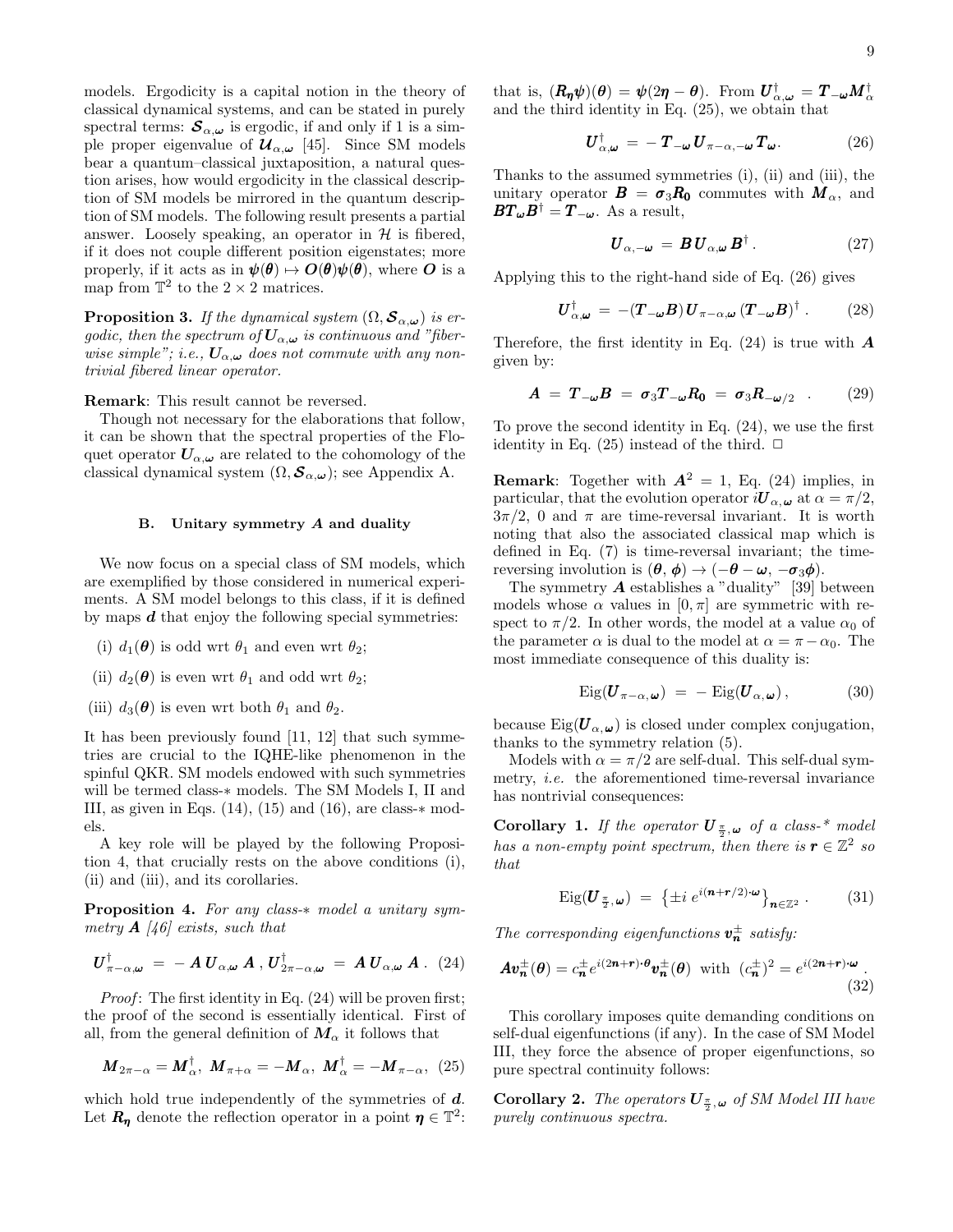For SM Model I we cannot assess the spectral type of  $U_{\frac{\pi}{2},\omega}$ . However the following weaker result has crucial dynamical consequences:

**Corollary 3.** If  $U_{\frac{\pi}{2},\omega}$  of SM Model I has any proper eigenfunctions  $\boldsymbol{u}$ , then such eigenfunctions are "delocalized", in the sense that  $E_{1,2}(u) = +\infty$ , where  $E_i$  are defined in Eq. (12).

A proper mathematical statement should be:  $\boldsymbol{u}$  does not belong to the domain of the momentum operators.

## C. Spectral properties vs dynamical delocalization

The exact spectral results presented above provide a basis for the study of the dynamical delocalization which is observed in numerical experiments. It is important to point out that while such exact results hold for any incommensurate triple  $(\omega_1, \omega_2, \pi)$ , the same is not true of other more detailed results to be discussed in this subsection, which strongly rely on the value of  $\omega$  chosen as in Sec. III B 1, and can reasonably be taken as representatives of a wide class of strongly incommensurate situations.

Based on the definition (12) of  $E_j$  (j = 1,2) and E, we give a precise definition of dynamical delocalization/localization in momentum space. For given  $\alpha, \omega$ , the quantum dynamics  $\psi_t = U_{\alpha,\omega}^t \psi$   $(t \in \mathbb{Z})$  will be said to exhibit *dynamical delocalization* if for any  $\psi$  such that  $E(\psi)$  <  $+\infty$  the following relation holds:

$$
\limsup_{t \to \infty} E(\boldsymbol{\psi}_t) = +\infty \tag{33}
$$

On the opposite, it will be said to exhibit dynamical localization whenever the right-hand side is finite. It is important to note that if  $E_j(\pmb{\psi}) < +\infty$  , then  $E_j(\pmb{\psi}_t) < +\infty$ at all times whenever the map  $M_{\alpha}(\theta)$  that defines a SM model is smooth. This is not the case, e.g. with SM Model III, where dynamical delocalization is somewhat trivial, as it will be shown below in Sec. VI E. Next we recall that dynamical localization implies pure point spectra, and, equivalently, continuous spectra imply dynamical delocalization [8]. So, for SM Model I (away from critical points) and Model II, we have strong numerical evidence of pure point spectra, because dynamical localization is clearly observed numerically. However, we have no mathematical proof (except, of course, in the trivial cases when  $\alpha = n\pi, n \in \mathbb{Z}$ . Delocalization is produced by continuous spectra, but it can also occur with pure point spectra, for various reasons, e.g. non-uniform localization of proper eigenfunctions in momentum space, or else "delocalization" of eigenfunctions: meaning that proper eigenfunctions, although normalizable (i.e. not extended) do not yield a finite expectation value for the squared momentum operator. This follows from a general fact, which in our case can be stated as follows:

Proposition 5. Let the spectrum of a unitary operator  $U$  in  $H$  be simple and pure point, with delocalized proper

A compact proof of this standard result is given in Sec. VI. In view of Corollary 3, this may be the case with SM Model I at the critical point  $\alpha = \pi/2$ , which is self-dual. So, even though we cannot exactly assess the spectral type of that model, we can nevertheless state the following exact result, that provides a rigorous confirmation for numerical observations:

Proposition 6. SM Model I is dynamically delocalized at the self-dual critical point  $\alpha = \pi/2$ .

*Proof:* Should the spectrum of  $\mathbf{U}_{\frac{\pi}{2},\omega}$  be pure point, the claim would immediately follow from Corollary 3 and Proposition 5. The one possible alternative is pure continuity, by spectral dichotomy. If that were the case, then the claim would be trivial.  $\square$ 

For SM Model III the situation is simpler:

Proposition 7. SM Model III is dynamically delocalized at all  $\alpha \neq n\pi, n \in \mathbb{Z}$ . At least at the critical values of  $\alpha$ , the spectrum is purely continuous.

*Proof*: Delocalization follows from the fact that  $M_{\alpha}(\theta)$ exhibits points of essential discontinuity, i.e. points where it has infinitely many distinct limit values. Such are the points where the normalization factor  $p(\theta)$  vanishes. Whatever the initial state  $\psi$ , due to the very definition of  $U_{\alpha,\omega}$  such discontinuities are sooner or later transferred to  $\psi_t$  whenever  $\alpha \neq n\pi$ , and they cannot be removed by re-defining  $\psi_t$  in a set of measure zero. In contrast, a state for which  $E_i$  has a finite value must be defined by functions which are, almost everywhere at least, equal to everywhere continuous functions. Continuity of the spectrum is proven in Sec. VIE.  $\Box$ 

This result receives intuitive support in the tightbinding-like formulation of the SM model in Appendix B, because in the presence of discontinuities the hopping terms in the lattice Hamiltonian (B2) quite slowly decay at long distances in momentum space.

Though not proven, continuity of the spectrum of SM Model I at the critical point is numerically supported, as follows. For integer t and  $\psi \in \mathcal{H}$ , let us define:

$$
P(\pmb{\psi},t) \; \equiv \; \frac{1}{t} \sum_{s=0}^{t-1} |\langle \pmb{\psi} | \pmb{\psi}_s \rangle_{\mathcal{H}}|^2 \; ,
$$

where  $\alpha, \omega$  are left understood, and as usual  $\psi_s = U^s_{\alpha, \omega} \psi$ . This is the time-averaged probability of survival in the initial state  $\psi$ . Wiener's theorem [8] states that

$$
\lim_{t \to \infty} P(\pmb{\psi}, t) \ = \ \sum_{k} |\langle \pmb{u}_k | \pmb{\psi} \rangle_{\mathcal{H}}|^4 \ , \tag{34}
$$

where the sum on the right-hand side is over all the proper eigenvectors  $u_k$  of the Floquet operator  $U_{\alpha,\omega}$ (with an arbitrary numbering). Vanishing of the limit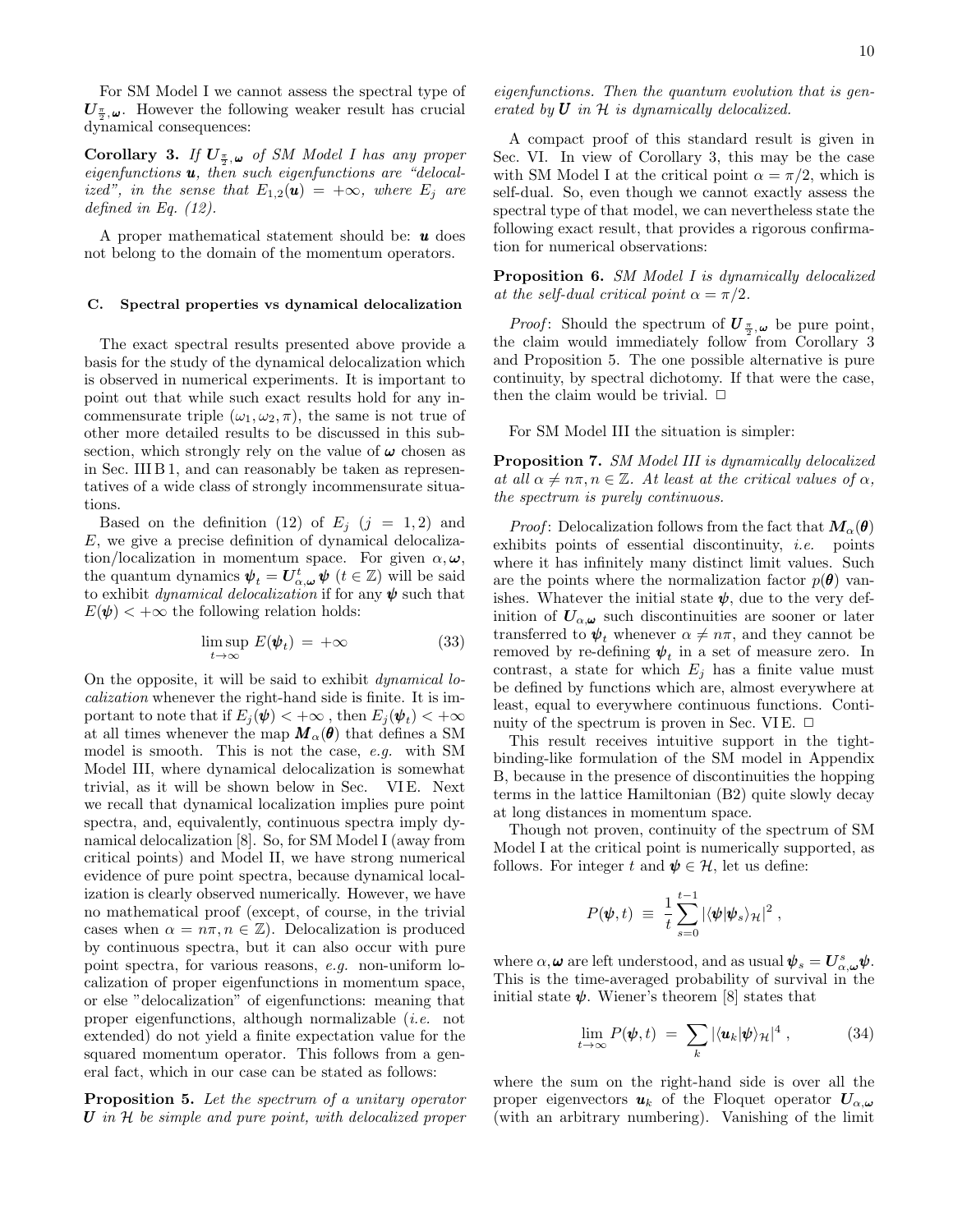in the left-hand side of Eq. (34) is thus a necessary and sufficient condition for pure continuity of the spectrum. Numerical results of 2D simulations for  $P(\psi, t)$  are shown in Fig. 6 for SM Models I and III, with  $\psi$  chosen to be the  $n_1 = n_2 = 0$  state, which is constant over  $\mathbb{T}^2$ . As shown in (a), for SM Model I and noncritical  $\alpha$ ,  $P(\psi, t)$ clearly stabilizes at large  $t$ , consistently with the pure point spectrum that is implied by the observed dynamical localization. At critical  $\alpha$ ,  $P(\psi, t)$  appears to decay  $\propto t^{-\nu}$  with  $\nu$  equal or close to 1 (a final slight deviation is probably due to finite-basis effects). Such decay is almost identical to the one which is observed for SM Model III at same  $\alpha$  [shown in (b)], where continuous spectrum is exactly proven. On such grounds spectral continuity of the critical model I is convincingly supported.

Next we address the subtler question, whether the spectrum of the critical model is absolutely continuous (a.c.) or singular continuous (s.c.). The latter type of spectrum is characterized by the fact that, despite continuity, the spectral expansions of states  $\psi \in \mathcal{H}$  concede positive (nonzero) weight to regions of the spectrum which have zero measure as subsets of the unit circle  ${e^{ix}, \chi \in \mathbb{R}}$ . It is frequently associated with Cantor-like structures and multifractality. No exact analysis will be attempted here. However, the absence of s.c. spectrum – hence, pure absolute continuity of the spectrum – in the critical model I is numerically supported as follows. It is an exact result [47] that the decay exponent  $\nu$  of  $P(\psi, t)$  is equal to the multifractal dimension  $D_2$  of the local density of states (LDOS) associated with the state  $\psi$ ; and  $D_2 = 1$  is a strong indication [48] that the continuous spectrum is actually a.c.. This appears to be the case with SM Model I at criticality, because  $D_2 = \nu \approx 1$ according to Fig. 6. means an<br>emperator of the conventional spectral continuity if<br>a consider proper of the carb grounds apectral continuity<br>of the critical measurement of the critical measurement of the consider of the state of the preservat

### D. Quantum transport from a.c. spectrum

We finally address quantum transport and show that numerical results are consistent with a.c. spectrum. Whenever  $\mathbf{M}_{\alpha}$  is a smooth function, the propagation over the 2D  $\mathbf{N}\text{-lattice}$  is subject to a *ballistic bound*; that is, the asymptotic growth of  $E(\psi_t)$  cannot be faster than quadratic in time. This follows from Eq. (12), and is equivalent to the fact that classical trajectories can be linearly unstable at most [see the comments after Eq. (50)]. The transport on the 1D momentum lattice which is associated with the standard Maryland model and the QKR model are also subject to a ballistic bound. The following lower bound is valid for transport over discrete lattices of arbitrary dimension  $D$  induced by a unitary evolution group with a.c. spectrum [8, 49]:

$$
\frac{1}{t}\sum_{s=0}^{t-1} E(\pmb{\psi}_s) \ge \text{const.} \, t^{\frac{2}{D}}, \ (t \to \infty). \tag{35}
$$

where  $E(\psi)$  is the D-dimensional generalization of the



FIG. 6: 2D simulation of the quantum evolution of an initial state  $\psi$  localized at  $n_1 = n_2 = 0$  for different  $\alpha$ . The results for the decay of the corresponding survival probabilities for SM Models I and III (with  $d_3 = 0$ ) are shown in (a) and (b), respectively. In both cases,  $\omega = (2\pi x, 2\pi x^2)$  (see text for the value of  $x$ ).

ence of a ballistic bound, this inequality shows that a.c. spectra enforce ballistic transport [50]. Not so in higher dimension; for example, with  $D = 3$  it has been proved [51] that a.c. spectra can coexist with different diffusion exponents. In SM models the ballistic bound is attained, whenever  $(\omega_1, \omega_2, \pi)$  is a commensurate triple. Then the quantum evolution enjoys translation invariance in momentum space, leading to band a.c. spectra and quadratic growth of  $E(\psi_t)$ . This scenario resembles the well-known "quantum resonances" of the QKR [52, 53], but the band structure is likely to be much more complex. This issue will not be investigated in the present paper, which is restricted to the incommensurate case. In the strongly incommensurate situations which were numerically simulated, SM Model I at the critical value of  $\alpha$  exhibits diffusive (or close to diffusive) transport, *i.e.* the long-time growth of  $E(\psi_t)$  and  $E_{1,2}(\psi_t)$  is linear in time. It is not isotropic in momentum space, and the degree of anisotropy depends on the choice of  $\omega$ ; however, it should be noted that diffusion is not restricted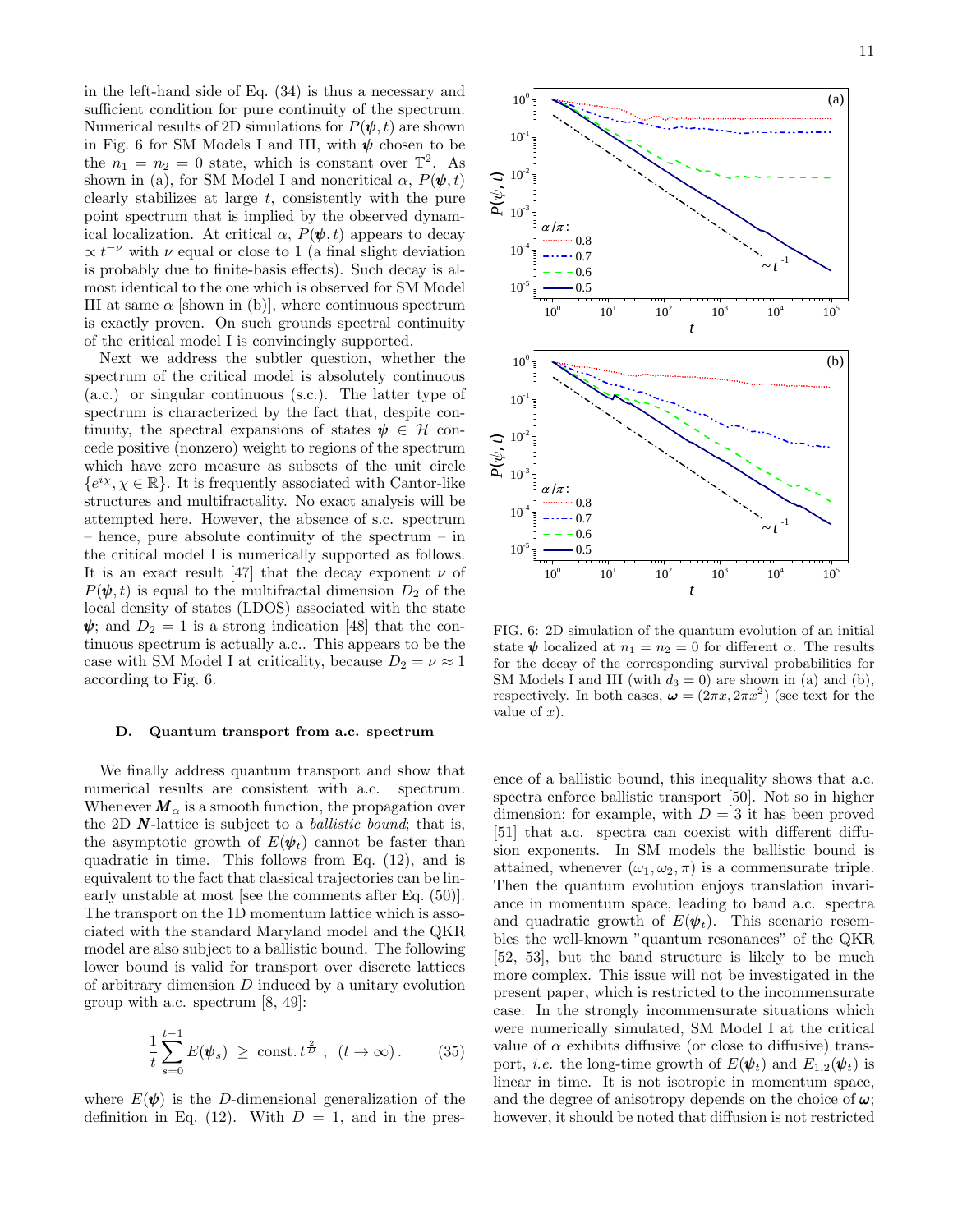to special directions. Diffusive growth is consistent with the bound (35) with  $D = 2$ . The following heuristic argument indicates that indeed it is compatible with a.c. spectrum (in this case). We start with the equation:

$$
E_j(\boldsymbol{\psi}_t) = \big\| \sum_{s=0}^{t-1} \boldsymbol{\mathcal{U}}_{\alpha,\boldsymbol{\omega}}^s H_j \big\|_{\mathfrak{H}}^2 + \big\| \sum_{s=0}^{t-1} \boldsymbol{\mathcal{U}}_{\alpha,\boldsymbol{\omega}}^s K_j \big\|_{\mathfrak{H}}^2, \quad (36)
$$

which is derived in Sec. V exploiting the classical picture of SM models. The functions  $H_j = H_j(\theta, \phi)$ ,  $K_i = K_i(\theta, \phi)$  are defined on the phase space  $\Omega$  of the classical model and are specified immediately after Eq. (41). Their explicit forms are not important here, beyond the easily checked fact that they are orthogonal to the subspace of the spin-independent functions, where  $u_{\alpha,\omega}$  has a pure point spectrum according to Proposition 2. If the spectrum of  $\boldsymbol{U}_{\alpha,\omega}$  is a.c., then the spectrum of  $u_{\alpha,\omega}$  has an a.c. component too (see the statement in the beginning of Sec. VI B). Then a formal elaboration can be implemented. Let  $e^{i\chi}$  denote generalized eigenvalues of  $\mathcal{U}_{\alpha,\omega}$ , and  $|\chi,\xi\rangle$  the corresponding generalized eigenvectors in Dirac notation;  $\xi$  collectively denotes any additional quantum numbers. Then

$$
\|\sum_{s=0}^{t-1} \mathbf{U}_{\alpha,\omega}^s H_j\|_{\mathfrak{H}}^2 = \int_0^{2\pi} d\chi \, \frac{\sin^2(\frac{\chi t}{2})}{\sin^2(\frac{\chi}{2})} \Lambda_{H_j}(\chi). \tag{37}
$$

where  $\Lambda_{H_j}(\chi) \equiv \sum_{\xi} |\langle \chi, \xi | H_j \rangle|^2$  is the LDOS of  $|H_j\rangle$  wrt  $u_{\alpha,\omega}$ . Under the assumption of a.c. spectrum, this is an ordinary function (*i.e.* it is not Dirac  $\delta$ -like or fractallike), which will be further assumed to be smooth. A fully similar equation holds for the functions  $K_i$ . The fraction under the integral sign in the right-hand side of Eq. (37), divided by  $2\pi t$ , in the limit  $t \to \infty$  tends to a Dirac δ. Then Eq. (36) shows that the asymptotic growth of  $E(\psi_t)$  is linear in time. This result for SM models is not generic for quantum dynamics on 2D lattices, as it rests on the classical description of SM models which underlies Eq. (36).

## V. EQUIVALENT CLASSICAL DESCRIPTION OF QUANTUM TRANSPORT

In Sec. II it was shown that SM models can be viewed from either a "quantum" viewpoint or from a "classical". Combined with spectral theory, this offers advantages for exploring the SM dynamics from different perspectives. In particular, in this section we show that the quantum transport in momentum space is translated into instability of trajectories  $(\theta_t, \phi_t) := \mathcal{S}^t_{\alpha, \omega}(\theta, \phi)$  in the phase space  $\Omega$ . It is assumed throughout this section that  $M_{\alpha}(\theta)$  is everywhere differentiable in  $\mathbb{T}^2$ .

## A. Instability of classical trajectories

The linear stability of a trajectory  $(\theta_t, \phi_t)$  is determined by the behavior in time of the derivatives  $\partial_{\theta_i} \phi_t(\theta, \phi)$  with  $j = 1, 2$ . From the classical dynamical equation (7) it follows that

$$
\partial_{\theta_j} \phi_{t+1} = \mathbf{M}_{\alpha}(\theta_{t+1}) \partial_{\theta_j} \phi_t + (\partial_{\theta_j} \mathbf{M}_{\alpha}(\theta_{t+1})) \phi_t.
$$
 (38)

Define vectors  $\xi_{j,t} \in \mathbb{C}^2$  as follows:

$$
\partial_{\theta_j} \phi_t = \mathrm{T} \prod_{s=0}^t M_\alpha(\theta_s) \, \xi_{j,t} \,, \tag{39}
$$

where  $\xi_{j,0} = 0$ . Then by performing the summation:  $\sum_{s=0}^{t-1} \partial_{\theta_j} \phi_s$ , for which  $\partial_{\theta_j} \phi_s$  is substituted by Eq. (39), we obtain that

$$
\boldsymbol{\phi}_0 \cdot \boldsymbol{\xi}_{j,t} = \sum_{s=0}^{t-1} H_j(\boldsymbol{\theta}_s, \boldsymbol{\phi}_s)
$$
(40)

and, similarly,

$$
\boldsymbol{\rho} \boldsymbol{\phi}_0 \cdot \boldsymbol{\xi}_{j,t} \ = \ \sum_{s=0}^{t-1} K_j(\boldsymbol{\theta}_s, \boldsymbol{\phi}_s) \ , \tag{41}
$$

where  $H_j(\bm{\theta},\bm{\phi})~=~\bm{\phi}\bm{\cdot} \bm{M}_{\alpha}^{\dagger}(\bm{\theta}+\bm{\omega})\partial_{\theta_j}\bm{M}_{\alpha}(\bm{\theta}+\bm{\omega})\bm{\phi}$  and  $K_j(\theta, \phi) = \rho \phi \cdot \mathbf{M}_{\alpha}^{\dagger}(\theta + \omega) \partial_{\theta_j} \mathbf{M}_{\alpha}(\theta + \omega) \phi$ . Because of  $\rho \phi_0 \cdot \phi_0 = 0$ , taking squared moduli in both equations, and summing them together, we obtain that

$$
|\partial_{\theta_j} \phi_t|^2 = |\xi_{j,t}|^2 = \left| \sum_{s=0}^{t-1} H_j(\theta_s, \phi_s) \right|^2 + \left| \sum_{s=0}^{t-1} K_j(\theta_s, \phi_s) \right|^2, \tag{42}
$$

where  $|\cdot|$  stands for the  $\mathbb{C}^2$  norm. As  $H_j, K_j$  are by assumption bounded functions, this result shows that trajectories  $(\theta_t, \phi_t)$  are, at worst, linearly unstable, in sharp contrast to the exponential instability of trajectories for dynamical chaos [6].

To proceed we let

$$
G_{\boldsymbol{\psi},t}(\boldsymbol{\theta},\boldsymbol{\phi}) := (\boldsymbol{\mathcal{U}}_{\alpha,\boldsymbol{\omega}}^{-t} G_{\boldsymbol{\psi}})(\boldsymbol{\theta},\boldsymbol{\phi}) = G_{\boldsymbol{\psi}}(\boldsymbol{\mathcal{S}}_{\alpha,\boldsymbol{\omega}}^{t}(\boldsymbol{\theta},\boldsymbol{\phi}))
$$
  
=  $G_{\boldsymbol{\psi}}(\boldsymbol{\theta}_t,\boldsymbol{\phi}_t)$  (43)

with the function  $G_{\psi}$  defined as in Eq. (10). Taking the derivative wrt  $\theta_i$  on both sides, we obtain that

$$
\partial_{\theta_j} G_{\boldsymbol{\psi},t}(\boldsymbol{\theta},\boldsymbol{\phi}) = \boldsymbol{\psi}(\boldsymbol{\theta}_t) \cdot \partial_{\theta_j} \boldsymbol{\phi}_t + \partial_{\theta_j} \boldsymbol{\psi}(\boldsymbol{\theta}_t) \cdot \boldsymbol{\phi}_t. \quad (44)
$$

On the other hand, thanks to Eq. (11)  $G_{\psi,t}(\theta,\phi)$  =  $\psi_{-t}(\theta) \cdot \phi$ , where the initial spinor  $\psi_0 \equiv \psi$ . Taking the derivative wrt  $\theta_i$  on both sides of this equation entails

$$
\partial_{\theta_j} G_{\boldsymbol{\psi},t}(\boldsymbol{\theta},\boldsymbol{\phi}) = \partial_{\theta_j} \boldsymbol{\psi}_{-t}(\boldsymbol{\theta}) \cdot \boldsymbol{\phi} . \qquad (45)
$$

Choosing the initial spinor  $\psi$  to be independent of  $\theta$  and equating Eqs. (44) and (45), we obtain that

$$
\partial_{\theta_j} \phi_t(\boldsymbol{\theta}, \boldsymbol{\phi}) \cdot \boldsymbol{\psi} = \boldsymbol{\phi} \cdot \partial_{\theta_j} \boldsymbol{\psi}_{-t}(\boldsymbol{\theta}) . \qquad (46)
$$

Replacing  $\psi$  by  $\rho \psi$ , a short calculation shows that

$$
\partial_{\theta_j} \phi_t(\boldsymbol{\theta}, \boldsymbol{\phi}) \cdot \boldsymbol{\rho} \boldsymbol{\psi} = -\partial_{\theta_j} \boldsymbol{\psi}_{-t}(\boldsymbol{\theta}) \cdot \boldsymbol{\rho} \boldsymbol{\phi}. \qquad (47)
$$

Summing squared moduli in the last two equations yields

$$
|\partial_{\theta_j} \phi_t(\boldsymbol{\theta}, \boldsymbol{\phi})|^2 = |\partial_{\theta_j} \boldsymbol{\psi}_{-t}(\boldsymbol{\theta})|^2. \qquad (48)
$$

This identity has the important consequence, that neither the left-hand side nor the right-hand side depends on the choice of  $\phi$  and of the initial constant spinor  $\psi$ .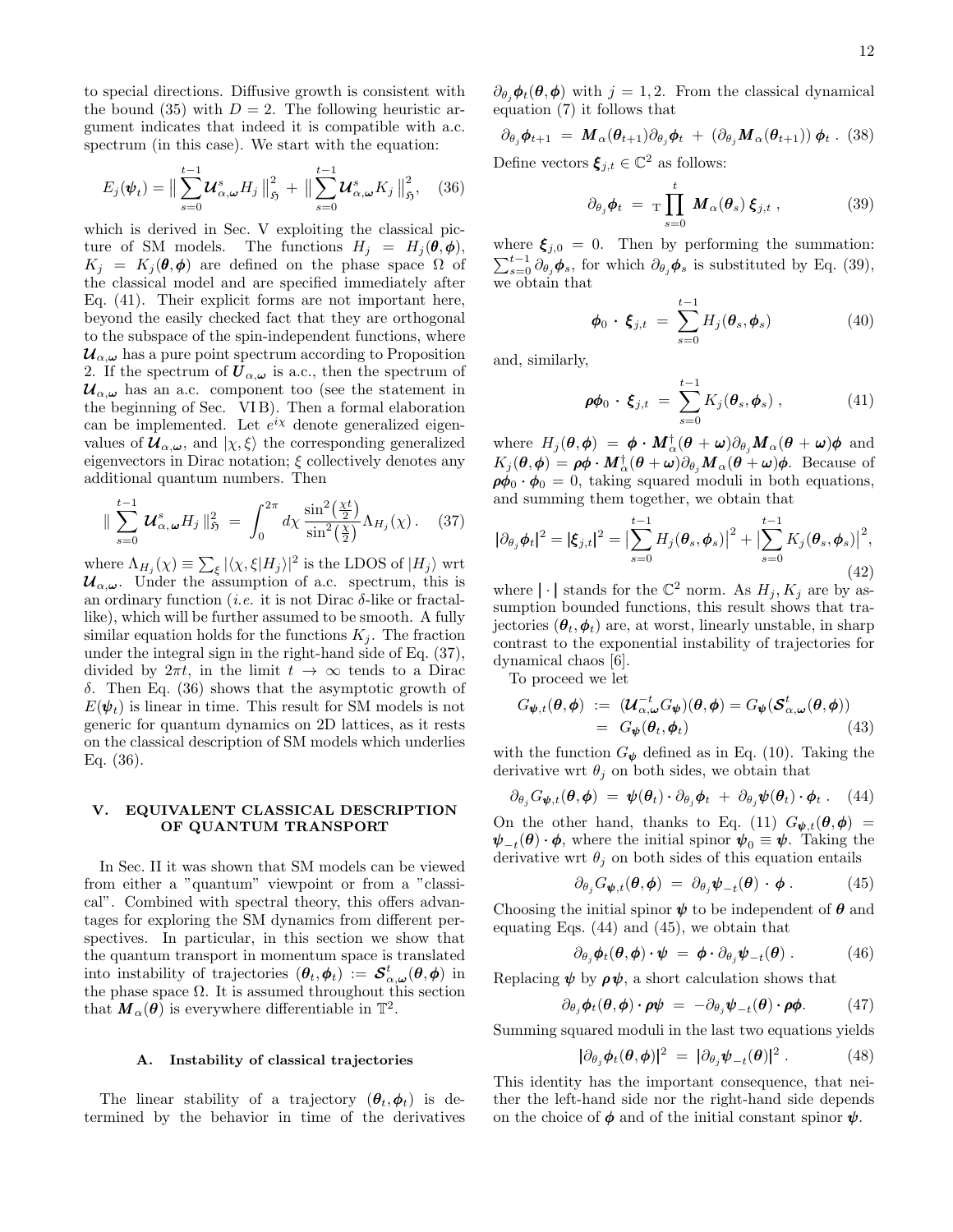## B. Derivation of Eq. (36)

Combining Eq. (48) with Eq. (12), we obtain:

$$
E_j(\boldsymbol{\psi}_{-t}) = \int_{\mathbb{T}^2} dm(\boldsymbol{\theta}) \, |\partial_{\theta_j} \boldsymbol{\phi}_t(\boldsymbol{\theta}, \boldsymbol{\phi})|^2
$$
  
= 
$$
\int_{\Omega} d\mu(\boldsymbol{\theta}, \boldsymbol{\phi}) \, |\partial_{\theta_j} \boldsymbol{\phi}_t(\boldsymbol{\theta}, \boldsymbol{\phi})|^2, \qquad (49)
$$

where the second line is obtained by performing an additional integral wrt  $\phi$ , which is legitimate because, as noted above, the integrand is independent of  $\phi$ . With the substitution of Eq. (42), Eq. (49) reduces to

$$
E_j(\boldsymbol{\psi}_{-t}) = \big\| \sum_{s=0}^{t-1} \boldsymbol{\mathcal{U}}_{\alpha,\boldsymbol{\omega}}^{-s} H_j \big\|_{\mathfrak{H}}^2 + \big\| \sum_{s=0}^{t-1} \boldsymbol{\mathcal{U}}_{\alpha,\boldsymbol{\omega}}^{-s} K_j \big\|_{\mathfrak{H}}^2 \tag{50}
$$

or equivalently, Eq. (36). Equation (49) establishes the announced juxtaposition between quantum transport and instability of classical trajectories. Moreover, from Eq. (50) or (36) it follows that, for the SM model, the quantum transport in momentum space is never faster than ballistic. It is worth mentioning that if the equivalent classical dynamical systems of SM models were known to be ergodic then Eq. (50) or (36) would entail sub-ballistic transport, because the phase space averages of both  $H_i$  and  $K_j$  vanish, and the same would be true for their time averages.

## VI. PROOFS OF SOME MATHEMATICAL RESULTS

Here we present proofs of some mathematical results presented in Sec. IV. The readers who are not interested in mathematical details can skip this section.

## A. Proof of Proposition 1

Here an extended version of Proposition 1 will be proven. It includes the statement, that if the spectrum is continuous, then it is either purely absolutely continuous, or purely singular continuous.

(i) Let  $u(\theta) \in \mathcal{H}_1 := \{ \psi \in \mathcal{H} : \psi(\theta) \in \mathbb{C}^2_{1}, \forall \theta \},\$ and for any  $\mathbf{n} \in \mathbb{Z}^2$  define vectors  $\mathbf{u}_{+,\mathbf{n}} := e^{i \mathbf{n} \cdot \mathbf{\theta}} \mathbf{u}$  and  $\bm{u}_{-,\bm{n}}:=\bm{\rho} \bm{u}_{+,\bm{n}}=e^{-i\bm{n}\cdot\bm{\theta}}\bm{\rho}\,\bm{u}. \text{ Then the vectors } \{\bm{u}_{\pm,\bm{n}}\}_{\bm{n}\in\mathbb{Z}^2}$ are a total set of vectors in H. To see this, let  $\Psi \in \mathcal{H}$  be orthogonal to all vectors  $u_{\pm,n}$ . In particular,

$$
\int_{\mathbb{T}^2} dm(\boldsymbol{\theta}) e^{i\boldsymbol{n}\cdot\boldsymbol{\theta}} \Psi(\boldsymbol{\theta}) \cdot \boldsymbol{u}(\boldsymbol{\theta}) = 0, \ \forall \boldsymbol{n} \in \mathbb{Z}^2. \qquad (51)
$$

As  $u(\theta)$  never vanishes, completeness of the Fourier basis entails that  $\Psi(\theta)$  is almost everywhere in  $\mathbb{T}^2$  orthogonal to  $u(\theta)$ . Hence  $\Psi$  is a multiple of  $\rho u$ , because the latter vector, together with **u**, makes a basis for  $\mathbb{C}^2$ . So  $\Psi =$   $c(\theta)\rho\mathbf{u}$  where  $c(\theta)$  is some measurable function. By the same argument, one has

$$
\int_{\mathbb{T}^2} dm(\boldsymbol{\theta}) e^{-i\boldsymbol{n}\cdot\boldsymbol{\theta}} \Psi(\boldsymbol{\theta}) \cdot \boldsymbol{\rho}\boldsymbol{u}(\boldsymbol{\theta}) = 0, \ \forall \boldsymbol{n} \in \mathbb{Z}^2 , \quad (52)
$$

from which it follows that  $\Psi$  must also be a scalar multiple of **u**: this is possible if and only if  $c(\theta) \equiv 0$ . Thus Eqs. (51) and (52) can be satisfied simultaneously, if and only if  $\Psi(\theta) \equiv 0$ .

Next, for any  $t \in \mathbb{Z}$ , consider the correlations:

$$
\mathcal{R}_{\pm,n}(t) = \langle \mathbf{u}_{\pm,n} | U^t_{\alpha,\omega} \mathbf{u}_{\pm,n} \rangle_{\mathcal{H}}. \quad (53)
$$

It is a basic notion in spectral theory [54] that such correlations are Fourier transforms of the spectral measures of the vectors  $u_{\pm,n}$  (also known as LDOS). From the definition of  $U_{\alpha,\omega}$  and from Eq. (5), it follows that

$$
\mathcal{R}_{+,\mathbf{n}}(t) = \mathcal{R}_{-,\mathbf{n}}^*(t) = e^{-i\mathbf{n}\cdot\boldsymbol{\omega}t}\mathcal{R}_{+,\mathbf{0}}(t). \qquad (54)
$$

This shows that the spectral measures of all vectors  $u_{\pm,n}$ can be obtained from the spectral measure of any single one of them, say  $u_{+0}$ , by irrational rotations and conjugation in the unit circle. As these two operations cannot change the nature of the spectral measure (pure point, absolutely or singular continuous), and  $\{u_{\pm,n}\}_n\in\mathbb{Z}^2$  is a total set, purity of the spectrum follows. Furthermore, since the set  $\{e^{i\boldsymbol{n}\cdot\boldsymbol{\omega}}\}_{\boldsymbol{n}\in\mathbb{Z}^2}$  is dense in  $\mathbb{C}_1$ , the closure of the spectrum is always the full unit circle.

(ii) If the spectrum is pure point, then let  $u(\theta)$  be an eigenvector, with eigenvalue  $e^{i\lambda}$ . Its  $\mathbb{C}^2$  norm is constant, as it can be seen on taking norms of both sides of  $M_{\alpha}u(\theta - \omega) = e^{i\lambda}u(\theta)$  and then using ergodicity of the  $\omega$ -shift  $\tau_{\omega}$ . From the definition of  $U_{\alpha,\omega}$ , it immediately follows that  $u_{\pm,n}$  is an eigenvector, with eigenvalue  $e^{\pm i\lambda \mp i\boldsymbol{n}\cdot \boldsymbol{\omega}}$ . Since  $\{\boldsymbol{u}_{\pm,\boldsymbol{n}}\}_{\boldsymbol{n}\in\mathbb{Z}^2}$  is a total set, Eq. (22) fol- $_{\text{lows}}$ .  $\Box$ 

## B. Proof of Proposition 2

Here an extended version of the Proposition is proven. It includes a proof that the continuous component of the spectrum of  $\mathcal{U}_{\alpha,\omega}$  shares the type (s.c. or a.c.) of the spectrum of  $U_{\alpha,\omega}$ . The functions  $e^{i\boldsymbol{n}\cdot\boldsymbol{\theta}},\;(\boldsymbol{n}\,\in\,\mathbb{Z}^2)$ are a complete basis of  $\mathfrak{H}_0$ , so claim (i) follows from  ${\boldsymbol{\mathcal{U}}}_{\alpha,\boldsymbol{\omega}}e^{i{\boldsymbol{n}}\cdot{\boldsymbol{\theta}}} = e^{-i{\boldsymbol{n}}\cdot\boldsymbol{\omega}}e^{i{\boldsymbol{n}}\cdot{\boldsymbol{\theta}}}.$ 

Next, let  $p, q$  be nonnegative integers,  $j, k = \pm 1$ , and  $\psi(\theta) \in \mathcal{H}$ . The functions

$$
F_{\boldsymbol{n},j,k,p,q,\boldsymbol{\psi}}(\boldsymbol{\theta},\boldsymbol{\phi}) = e^{i\boldsymbol{n}\cdot\boldsymbol{\theta}} \, [\boldsymbol{\psi}^{(j)}(\boldsymbol{\theta}) \cdot \boldsymbol{\phi}]^p [\boldsymbol{\phi} \cdot \boldsymbol{\psi}^{(k)}(\boldsymbol{\theta})]^q \tag{55}
$$

with  $\boldsymbol{\psi}^{(-1)} = \boldsymbol{\psi}, \boldsymbol{\psi}^{(+1)} = \boldsymbol{\rho} \boldsymbol{\psi}, \, p + q \neq 0$ , are a total set in  $\mathfrak{H}^{\perp}_{0}$  whenever  $\pmb{\psi}(\pmb{\theta})$  is almost everywhere nonzero; this directly follows, e.g. from the complex Stone-Weierstrass theorem [54]. Next, thanks to Eq. (11) we note that

$$
\mathcal{U}_{\alpha,\omega}(F_{\boldsymbol{n},j,k,p,q,\boldsymbol{\psi}}) = e^{-i\boldsymbol{n}\cdot\boldsymbol{\omega}}F_{\boldsymbol{n},j,k,p,q,\boldsymbol{\psi}'},\qquad(56)
$$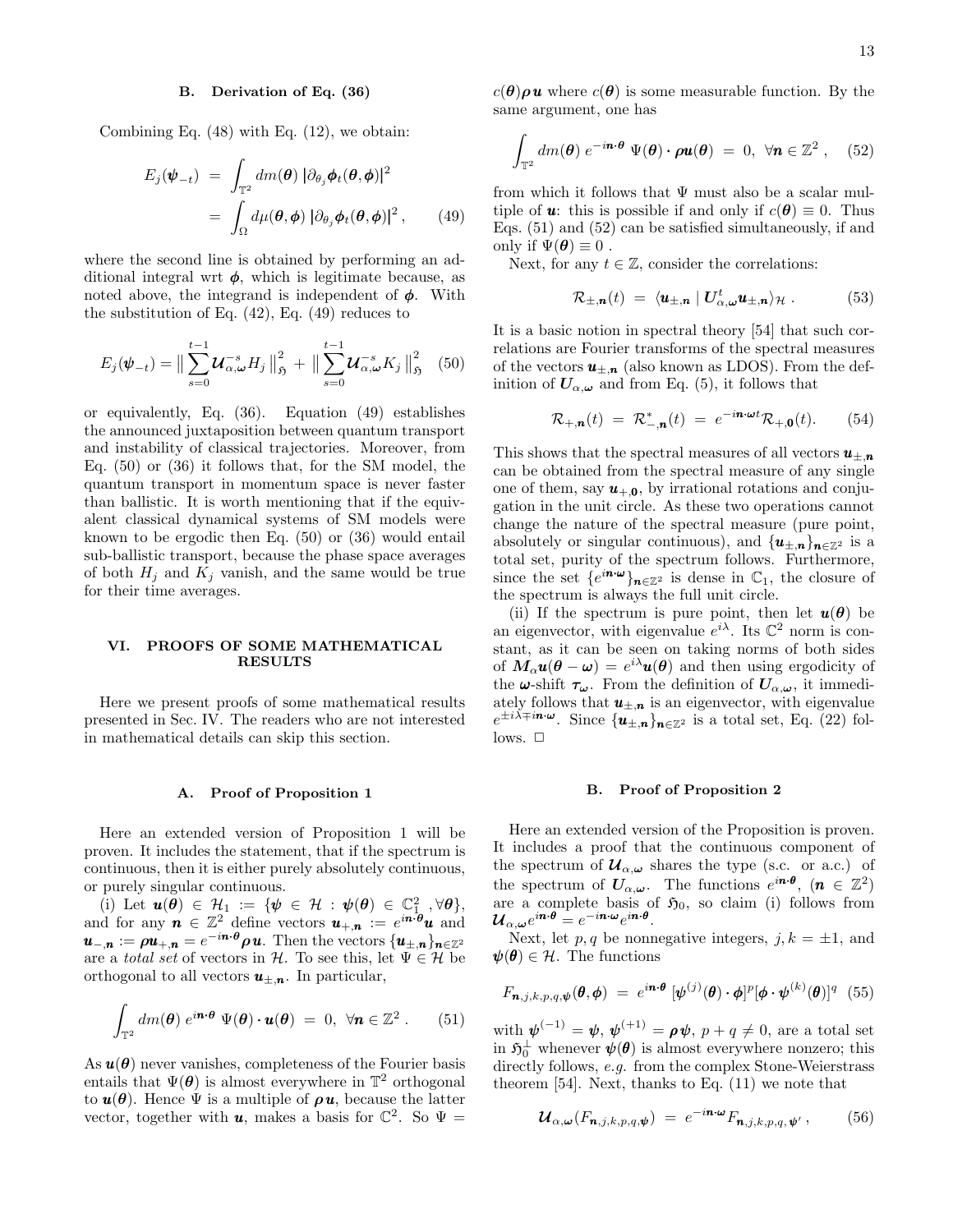where  $\pmb{\psi}' = \pmb{U}_{\alpha,\pmb{\omega}} \pmb{\psi}.$ 

On one branch of the dichotomy, the spectrum of  $U_{\alpha,\omega}$  is pure point. Let  $\psi$  be the eigenfunction of  $U_{\alpha,\omega}$  with eigenvalue  $e^{i\lambda}$ . From Eq. (56) it then follows that  $F_{n,j,k,p,q,\psi}$  is the eigenfunction of  $\mathcal{U}_{\alpha,\omega}$  with eigenvalue  $e^{i[\lambda(jp-kq)-\mathbf{n}\cdot\boldsymbol{\omega}]}$ . This holds true for all  $\mathbf{n}, j, k, p, q$ ; moreover, eigenfunctions of  $U_{\alpha,\omega}$  are almost everywhere nonzero (owing to ergodicity of  $\omega$ -shift in  $\mathbb{T}^2$ ), so the pure point spectral subspace of  $\mathcal{U}_{\alpha,\omega}$  restricted on  $\mathfrak{H}^{\perp}_{0}$ includes a total set. Thus the spectrum of  $\mathcal{U}_{\alpha,\omega}$  in  $\mathfrak{H}^{\perp}_{0}$ is pure point also. In combination with (i) this leads to (ii).

On the other branch of the dichotomy, the spectrum of  $U_{\alpha,\omega}$  is purely continuous. Denote

$$
G_{\boldsymbol{\psi}}(\boldsymbol{\theta}, \boldsymbol{\phi}) = \boldsymbol{\psi}(\boldsymbol{\theta}) \cdot \boldsymbol{\phi}, \qquad (57)
$$

which is the function (55) with  $\mathbf{n} = 0, j = -1, p = 1, q =$ 0. Then for any  $t \in \mathbb{Z}$ :

$$
\langle G_{\Psi} | \mathcal{U}_{\alpha,\omega}^{t} G_{\Psi} \rangle_{\mathfrak{H}} = \int_{\Omega} d\mu(\theta,\phi) \left[ \psi(\theta) \cdot \phi \right] [\phi \cdot U_{\alpha,\omega}^{t} \psi(\theta)]
$$

$$
= \frac{1}{2} \int_{\mathbb{T}^2} dm(\theta) \psi(\theta) \cdot U_{\alpha,\omega}^{t} \psi(\theta)
$$

$$
= \frac{1}{2} \langle \psi | U_{\alpha,\omega}^{t} \psi \rangle_{\mathcal{H}}. \tag{58}
$$

Therefore, the spectral measure of G wrt  $\mathcal{U}_{\alpha,\omega}$  is – apart from normalization – the same as the spectral measure of  $\psi$  wrt  $U_{\alpha,\omega}$ . So (iii) and its extended version, claimed at the beginning of this subsection, follow.  $\Box$ 

#### C. Proof of Proposition 3

It will be shown that if  $U_{\alpha,\omega}$  has a proper eigenfunction **u**, and (or)  $U_{\alpha,\omega}$  commutes with a nontrivial (linear) fibered operator **B**, then  $(\Omega, \mathcal{S}_{\alpha,\omega})$  is not ergodic.

By the very definition of ergodicity,  $(\Omega, \mathcal{S}_{\alpha,\omega})$  cannot be ergodic, if invariant functions exist, which are not almost everywhere constant. If  $U_{\alpha,\omega}$  has an eigenfunction u, then  $F(\theta, u) = |u(\theta) \cdot \phi|$  is a nonconstant invariant function on  $\Omega$ . On the other hand, if  $U_{\alpha,\omega}$  commutes with a fibered operator  $\boldsymbol{\beta}$  then the following "covariance" relation" holds:

$$
\mathcal{B}(\boldsymbol{\theta}) = \boldsymbol{M}_{\alpha}(\boldsymbol{\theta})\,\boldsymbol{\mathcal{B}}(\boldsymbol{\theta} - \boldsymbol{\omega})\,\boldsymbol{M}_{\alpha}(\boldsymbol{\theta})^{-1}\;,\;\;\forall \boldsymbol{\theta} \in \mathbb{T}^2\;.\qquad(59)
$$

Then a simple calculation shows that the function that is defined on  $\Omega$  by  $F(\theta, \phi) = \mathcal{B}(\theta)\phi \cdot \phi$  is not constant (because  $\boldsymbol{\beta}$  is nontrivial), yet it is invariant under the map  $S_{\alpha,\omega}$ .  $\Box$ 

#### D. Proof of Corollary 1

The proof consists of two parts.

(i) Let **u** be an eigenvector of  $U_{\alpha,\omega}$ , and  $e^{ix}$  the corresponding eigenvalue. Thanks to the first identity in

Eq. (24), **Au** is an eigenvector of  $U_{\pi-\alpha,\omega}$ , with eigenvalue  $e^{-i\chi+i\pi}$ . Since  $(\omega_1, \omega_2, \pi)$  is an incommensurate triple, it easily follows from Eq. (22) that, if  $\mathrm{Eig}(\boldsymbol{U}_{\frac{\pi}{2},\boldsymbol{\omega}})$  is not empty, then there are some  $p, q \in \mathbb{Z}^2$  so that  $\chi = \lambda + p \cdot \omega$ and  $-\chi + \pi = \lambda + q \cdot \omega$ . Adding these two equalities together gives  $\pi = 2\lambda + (p+q)\cdot \omega$ . Thus there is some  $r \in \mathbb{Z}^2$ so that  $\lambda$  in Eq. (22) can be expressed as  $\lambda = \pi/2 + \mathbf{r} \cdot \boldsymbol{\omega}/2$ . Thus the spectrum is as declared in Eq. (31) and it is not degenerate, see remark (i) following Proposition 1.

(ii) Let  $\pmb{v}_\pmb{n}^\pm$  be an eigenvector of  $\pmb{U}_{\frac{\pi}{2},\pmb{\omega}}$  that corresponds to the eigenvalue  $\pm ie^{i(n+r/2)\cdot\omega}$ ; then thanks to the first identity in Eq. (24),  $A v_n^{\pm}$  is an eigenvector that corresponds to the eigenvalue  $\pm i e^{-i(n+\vec{r}/2)}\cdot \omega$ . On the other hand, by the following relation:

$$
U_{\frac{\pi}{2},\omega}v_n^{\pm}(\theta)e^{i(2n+r)\cdot\theta} = M_{\frac{\pi}{2}}v_n^{\pm}(\theta-\omega)e^{i(2n+r)\cdot(\theta-\omega)}
$$
  
=  $\pm ie^{i(n+r/2)\cdot\omega}v_n^{\pm}(\theta)e^{i(2n+r)\cdot(\theta-\omega)}$   
=  $\pm ie^{-i(n+r/2)\cdot\omega}v_n^{\pm}(\theta)e^{i(2n+r)\cdot\theta}$  (60)

one finds that  $v_n^{\pm}e^{i(2n+r)\cdot\theta}$  is an eigenvector that has the same eigenvalue as  $Av_n^{\pm}$ . Since, as it was noted above, the spectrum is not degenerate, the two eigenvectors must coincide up to a constant phase factor c. Equation (32) directly follows. The statement about the factor  $c = c_n^{\pm}$  in Eq. (32) is obtained by operating with  $A$ on both sides of the first equation in (32), and thereafter using the same Eq. (32) in the thus obtained equation.  $\Box$ 

### E. Proof of Corollary 2

The operator  $U_{\frac{\pi}{2},\omega}$  of SM Model III is denoted by U. We shall prove that the spectrum of U is continuous, first with  $d_3 = 0$ , and then with  $d_3 = \cos \theta_1 + \cos \theta_2$ .

(i)  $d_3 = 0$ . The corresponding operator  $\mathbf{M}_{\frac{\pi}{2}}$  is

$$
\mathbf{M}_{\frac{\pi}{2}} = \begin{pmatrix} 0 & -ie^{-i\Phi(\boldsymbol{\theta})} \\ -ie^{i\Phi(\boldsymbol{\theta})} & 0 \end{pmatrix} =: \mathbf{M}, \quad (61)
$$

where  $\Phi(\theta)$  is the argument of the complex number  $\sin(\theta_1) + i \sin(\theta_2)$ . Continuity of the spectrum of U will be proven by contradiction. Assume the spectrum to be pure point. Due to Eq.  $(31)$ , U has an eigenvalue  $ie^{i\mathbf{r}\cdot\boldsymbol{\omega}/2}$  with a corresponding eigenfunction denoted by  $\mathbf{u} = (u_1, u_2)^T = \mathbf{v}_0^+$  (T denotes the transpose). The latter satisfies

$$
\forall \boldsymbol{\theta} \in \mathbb{T}^2 : e^{i\boldsymbol{r}\cdot\boldsymbol{\omega}/2}\boldsymbol{u}(\boldsymbol{\theta}) = -i \mathbf{M}(\boldsymbol{\theta})\boldsymbol{u}(\boldsymbol{\theta} - \boldsymbol{\omega}) \qquad (62)
$$

$$
\Leftrightarrow \begin{cases} e^{i\mathbf{r}\cdot\boldsymbol{\omega}/2}u_1(\boldsymbol{\theta}) = -i \mathbf{M}_{12}(\boldsymbol{\theta})u_2(\boldsymbol{\theta}-\boldsymbol{\omega}) \\ e^{i\mathbf{r}\cdot\boldsymbol{\omega}/2}u_2(\boldsymbol{\theta}) = -i \mathbf{M}_{21}(\boldsymbol{\theta})u_1(\boldsymbol{\theta}-\boldsymbol{\omega}) \end{cases} . \tag{63}
$$

So from  $M_{12}M_{21} = -1$  it follows that

$$
u_1(\boldsymbol{\theta})u_2(\boldsymbol{\theta}) = e^{-i\boldsymbol{r}\cdot\boldsymbol{\omega}}u_1(\boldsymbol{\theta}-\boldsymbol{\omega})u_2(\boldsymbol{\theta}-\boldsymbol{\omega}). \hspace{1cm} (64)
$$

This entails

$$
u_1(\boldsymbol{\theta})u_2(\boldsymbol{\theta}) = c_1 e^{-i\boldsymbol{r}\cdot\boldsymbol{\theta}},\tag{65}
$$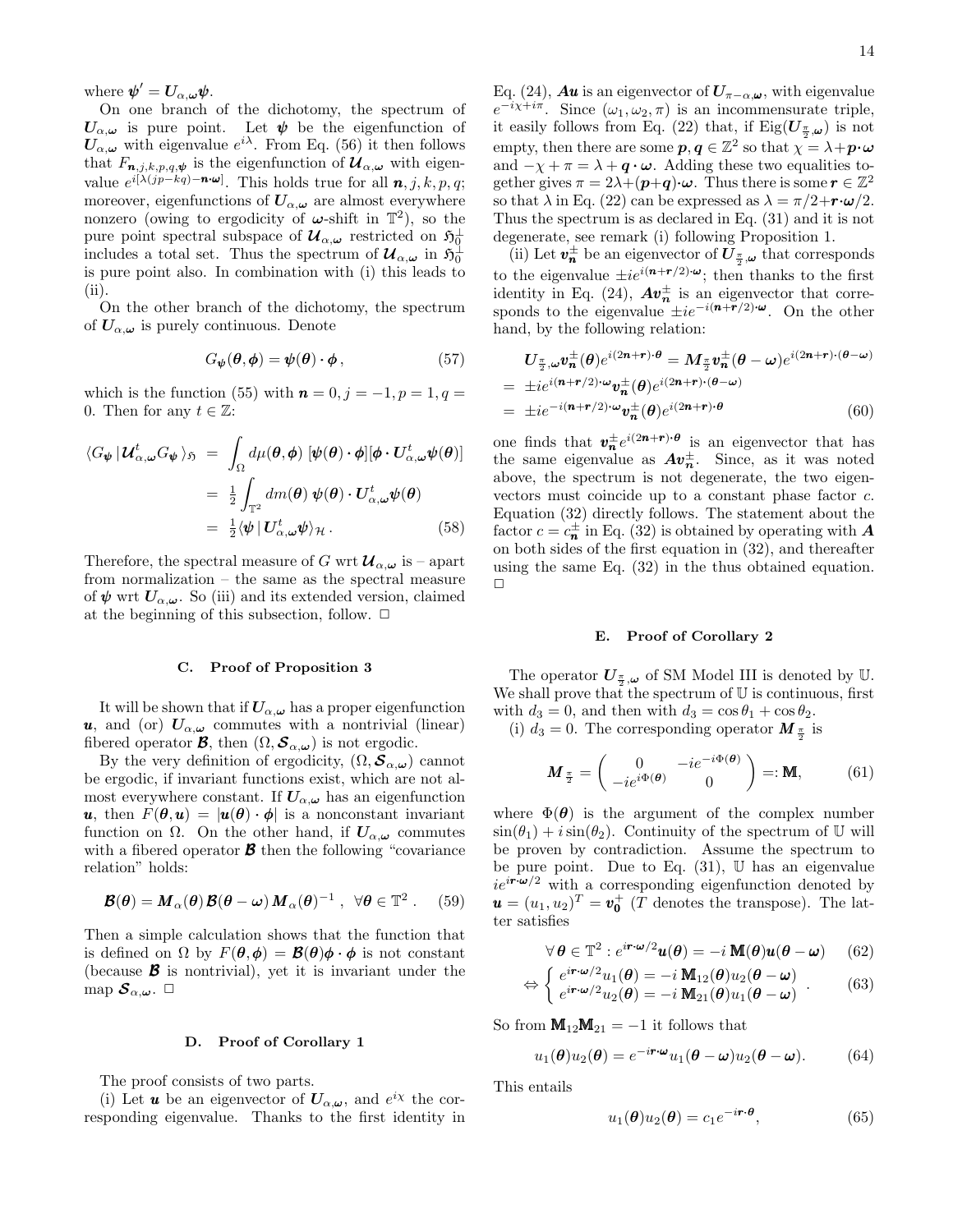where  $c_1 \neq 0$  is a constant.

On the other hand, from Eq. (32) it follows that

$$
u_2(-\omega - \theta) = -e^{i\mathbf{r}\cdot\mathbf{\omega}/2}e^{i\mathbf{r}\cdot\theta}u_2(\theta). \tag{66}
$$

Combining this with the first equation in (63) gives

$$
u_2(\boldsymbol{\theta}) = -e^{-i\boldsymbol{r}\cdot\boldsymbol{\theta}} \mathbf{M}_{21}(\boldsymbol{\theta}) u_1(-\boldsymbol{\theta}). \tag{67}
$$

With this substitution Eq. (65) reduces to

$$
u_1(\boldsymbol{\theta})u_1(-\boldsymbol{\theta}) = -ic_1 \mathbf{M}_{12}(\boldsymbol{\theta}). \qquad (68)
$$

This is impossible, because the left-hand side is even wrt  $\theta$ , while the right-hand side is odd for  $\mathbf{M}_{12}(-\theta)$  =  $-\mathbf{M}_{12}(\boldsymbol{\theta}).$ 

(ii)  $d_3 = \cos(\theta_1) + \cos(\theta_2)$ . We generalize the proof of case (i). Assume the spectrum to be pure point. Then one can easily check that for  $\theta$  in the contour  $\mathcal C$ defined as  $\{\boldsymbol{\theta} \in \mathbb{T}^2 : \cos(\theta_1) + \cos(\theta_2) = 0\}$ , Eq. (68) still follows (the constant  $c_1$  is in general different). On the other hand, because the contour  $\mathcal C$  has the inversion symmetry, if  $\theta \in \mathcal{C}$  then  $-\theta \in \mathcal{C}$ . So, by the same arguments as above, Eq. (68) cannot be true for  $\theta \in \mathcal{C}$ . This contradiction proves the continuity of the spectrum of  $\mathbb U$ .  $\Box$ 

#### F. Proof of Corollary 3

It is sufficient to consider the eigenfunction  $v_0^+$ , which will be denoted by  $v$  to make all formulae compact. From Eq. (31) it follows that

$$
\mathbf{M}_{\frac{\pi}{2}}(\boldsymbol{\theta})\,\mathbf{v}(\boldsymbol{\theta}-\boldsymbol{\omega})\;=\;ie^{i\boldsymbol{r}\cdot\boldsymbol{\omega}/2}\,\mathbf{v}(\boldsymbol{\theta}).\qquad\qquad(69)
$$

Moreover, applying Eqs. (29) and (32) gives

$$
\mathbf{v}(\boldsymbol{\theta} - \boldsymbol{\omega}) = c_0^+ e^{-i \boldsymbol{r} \cdot \boldsymbol{\theta}} \boldsymbol{\sigma}_3 \, \boldsymbol{v}(-\boldsymbol{\theta}) \,. \tag{70}
$$

With the substitution of Eq. (70), Eq. (69) reduces to

$$
-i\mathbf{M}_{\frac{\pi}{2}}(\boldsymbol{\theta})\boldsymbol{\sigma}_3\boldsymbol{v}(-\boldsymbol{\theta}) = (c_0^+)^{-1}e^{i\boldsymbol{r}\cdot\boldsymbol{\omega}/2}e^{i\boldsymbol{r}\cdot\boldsymbol{\theta}}\boldsymbol{v}(\boldsymbol{\theta})\ .\tag{71}
$$

Let this equation be written at four points:  $\mathbf{\hat{v}}_0 \equiv (0,0)$ ,  $\mathbf{\vartheta}_1 \equiv (0, \pi), \mathbf{\vartheta}_3 \equiv (\pi, 0), \text{ and } \mathbf{\vartheta}_3 \equiv (\pi, \pi).$  At each such point, Eq. (14) yields that  $i\mathbf{M}_{\frac{\pi}{2}}(\boldsymbol{\vartheta}_j)\boldsymbol{\sigma}_3 = d_3(\boldsymbol{\vartheta}_j)$ I. In addition,

$$
d_3(\boldsymbol{\vartheta}_0) = -1\,,\ \ d_3(\boldsymbol{\vartheta}_j) = 1\,,\ \ (j = 1, 2, 3)\,.\tag{72}
$$

So, if **v** is continuous at  $\mathbf{\hat{v}}_0$ , then  $c_0^+ \mathbf{v}(\mathbf{\hat{v}}_0)$  =  $e^{i\mathbf{r}\cdot\boldsymbol{\omega}/2}\boldsymbol{v}(\boldsymbol{\vartheta}_0)$ . This forces the choice  $c_0^+ = e^{i\mathbf{r}\cdot\boldsymbol{\omega}/2}$  [note that from Eq. (32)  $c_0^+ = \pm e^{i \mathbf{r} \cdot \boldsymbol{\omega}/2}$ , because v does not vanish at any point in  $\mathbb{T}^2$ . With this choice and the substitution of Eq. (72), Eq. (71) entails:

$$
\boldsymbol{v}(\boldsymbol{\vartheta}_j) = -e^{i\boldsymbol{r}\cdot\boldsymbol{\vartheta}_j}\,\boldsymbol{v}(\boldsymbol{\vartheta}_j), \quad j=1,2,3,\tag{73}
$$

provided that  $v$  is continuous at such points. If true for  $j = 1, 2$ , this equality requires both  $r_1$  and  $r_2$  $[r \equiv (r_1, r_2)]$  to be odd integers; but then it cannot be satisfied for  $j = 3$ . This contradiction implies that the eigenfunction has a non-removable discontinuity at one at least of the four points  $\mathbf{\vartheta}_i$  ( $j = 0, 1, 2, 3$ ). Using ergodicity of  $\tau_{\omega}$  it is not difficult to prove that this forces the eigenfunction to be actually discontinuous at all points. This will not be shown here [55]. Anyway, non-removable discontinuities cause delocalization of the eigenfunction, as they forbid finite expectation values for the momentum operators, which involve derivatives [56].

### G. Proof of Proposition 5

By assumption, no eigenfunction belongs in the domain of the momentum operators, that is defined as  $\{\psi \in \mathcal{H} : E_i(\psi) < +\infty\}$  where  $j = 1$  or 2 [recall Eq. (12)] for the definition of  $E_j(\psi)$ . Let the initial state  $\psi$  be in this domain and  $\psi_t = U^t \psi$ . For any  $a > 0$  we construct a subset of  $\mathcal{H}$ , defined as  $K_a := \{ \psi \in \mathcal{H} : E_j(\psi) \leq a \}.$ This subset is compact. Assume – in contradiction to Eq.  $(33)$  – that dynamical localization follows. Then a can be chosen so that  $\psi_t \in K_a$ ,  $\forall t \in \mathbb{Z}$ . Let  $e^{i\chi}$  be any eigenvalue of U; obviously,  $e^{-i\chi t}\psi_t \in K_a$ . Now  $E_j^{\frac{1}{2}}(\psi)$  is subaddittive, so we have:

$$
E_j^{\frac{1}{2}}\left(\frac{1}{t}\sum_{s=0}^{t-1}e^{-i\chi t}\boldsymbol{\psi}_t\right) \leq \frac{1}{t}\sum_{s=0}^{t-1}E_j^{\frac{1}{2}}(e^{-i\chi t}\boldsymbol{\psi}_t). \tag{74}
$$

Thus  $E_j^{\frac{1}{2}}(\frac{1}{t}\sum_{s=0}^{t-1}e^{-i\chi t}\psi_t) \leq a$ , and so

$$
\frac{1}{t}\sum_{s=0}^{t-1}e^{-i\chi t}\psi_t \in K_a.
$$
\n(75)

Thanks to von Neumann's mean ergodic theorem [54], in the limit  $t \to +\infty$  the left-hand side of the above equation tends in  $H$  to the projection of the initial state  $\psi$  on the  $e^{-i\chi}$  eigenspace. So, since the spectrum is nondegenerate, the limit of Eq. (75) is a scalar multiple of the eigenfunction. On the other hand, the limit has to be in  $K_a$  due to compactness; and this is a contradiction, because no eigenfunction of U can be in  $K_a$ .  $\Box$ 

#### VII. CONCLUSION

In this paper, we have shown that, when the 2D Maryland model is endowed with spin 1/2, rich dynamical localization/delocalization phenomena arise. In particular, in the family of SM Model I, dynamical localization– delocalization transitions are found to appear at halfinteger  $\hbar_e^{-1}$ . Moreover, as a spinful QKR exhibiting  $\hbar_e$ driven IQHE is deformed continuously into the considered SM model, its topological phases are deformed continuously into the localized phases of the latter, although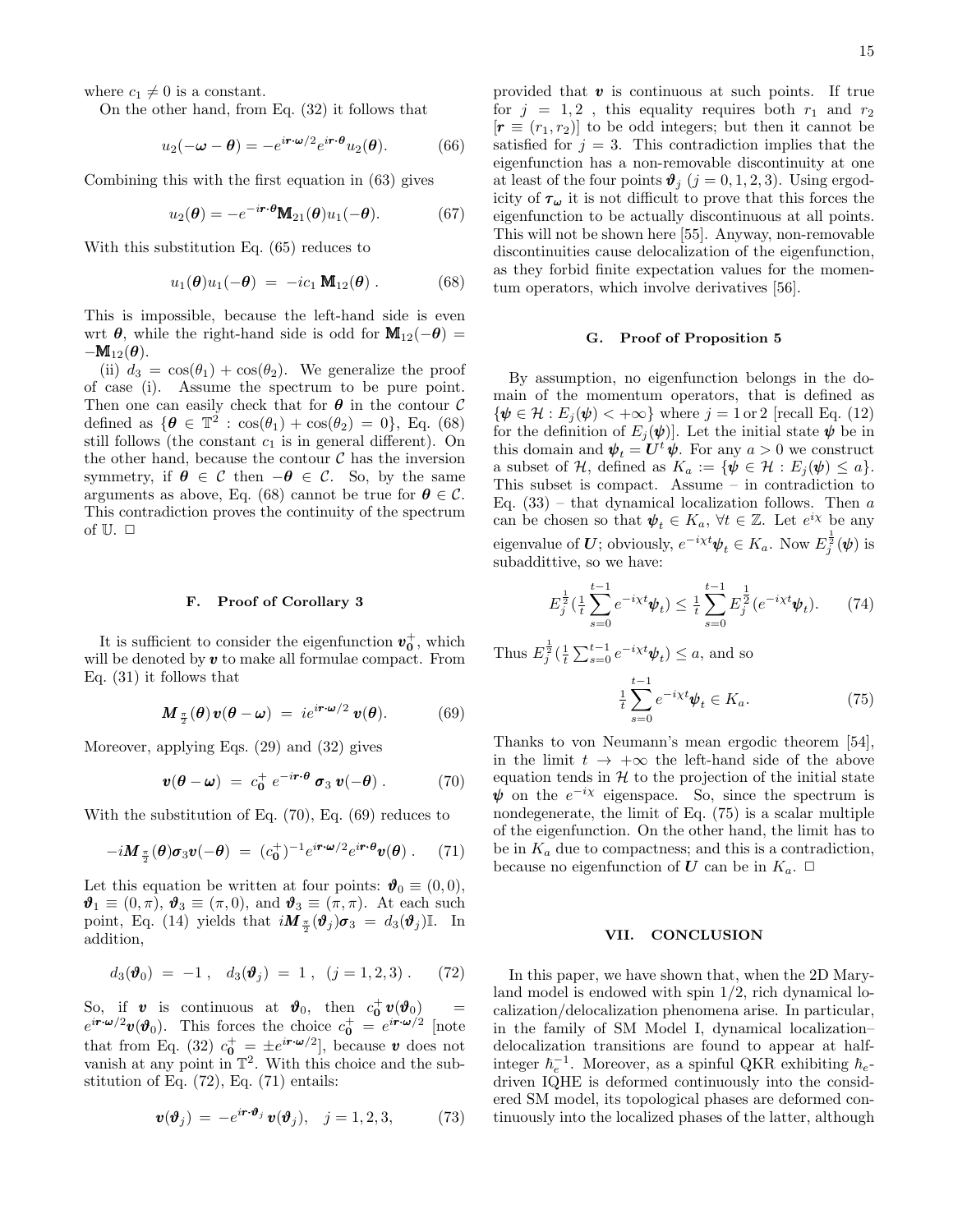we have not been able to identify the topological invariant for the latter systems. Because dynamical properties of SM models and spinful QKR are very different and so the topological theory [11, 12] developed for spinful QKR does not apply here, the present findings imply that the striking similarity between IQHE on the one side and spinful QKR on the other has a deeper origin, and may be carried to a broader class of dynamical spin systems.

We have uncovered a self-duality underlying the observed dynamical transition: the dynamically localized phases on both sides of a critical point are dual in accordance with Proposition 4, while the critical delocalized phase is self-dual and as such bears an emergent unitary symmetry. This scenario of dynamical transition is conceptually different from Anderson-like dynamical transition observed in high-dimensional spinless QKR systems [40, 58, 59]; it goes far beyond the Landau-Ginzburg paradigm of phase transition which finds its origin in symmetry breaking. It remains a prominent issue to explore the applications of this new transition scenario in other quantum dynamical systems and its relations to topological transitions in spinful QKR.

Finally, we note that the SM model has an equivalent classical dynamical system for any  $h_e$  values. This classical system belongs to a special class of skew product on  $\mathbb{T}^D \times G$  with G a compact Lie group in general, which are currently investigated by mathematicians: SM models correspond to  $D = 2$  and  $G = SU(2)$ . In the language of skew-product systems, the transition in quantum dynamics is translated into the transition in the stability of classical trajectories in phase space. In-depth investigations of this aspect may allow one to view topological quantum phenomena such as IQHE from the perspectives of skew products on  $\mathbb{T}^D \times G$  and vice versa.

### Acknowledgements

In memory of Shmuel Fishman, who first proposed investigation of SM models. Project Nos. 11535011, 11925507 and 11947302 supported by NSFC.

### Appendix A: Spectral theory and cohomology

Two maps  $M, M' : \mathbb{T}^2 \to SU(2)$  can be said to be  $\omega$ -cohomologous [34], if there is a map  $V : \mathbb{T}^2 \to SU(2)$ so that the classical dynamical systems on  $\Omega$  corresponding to  $M, M'$  are isomorphic under the fiber-preserving isomorphism  $(\theta, \phi) \mapsto (\theta, V(\theta)\phi)$ . Equivalently, if,  $\forall \theta$ :

$$
\mathbf{M}(\boldsymbol{\theta}) = \mathbf{V}(\boldsymbol{\theta})\mathbf{M}'(\boldsymbol{\theta})\mathbf{V}^{-1}(\boldsymbol{\theta} - \boldsymbol{\omega}).
$$
 (A1)

In other words,  $M, M'$  are  $\omega$ -cohomologous if, and only if, the corresponding operators  $U_{M, \omega}$ ,  $U_{M', \omega}$  are unitarily equivalent:  $U_{M,\omega} = V U_{M',\omega} V^{-1}$ , where V is a unitary fiber-preserving operator and  $U_{M,\omega} := MT_{\omega}$  with the Floquet operator  $U_{\alpha,\omega} = M_{\alpha} T_{\omega}$  as a special case.

It is then easy to see that  $U_{\alpha,\omega}$  has a pure point spectrum (22) if, and only if,  $M_{\alpha}$  is  $\omega$ -cohomologous to the constant  $SU(2)$  matrix that is diagonal on the canonical basis, with eigenvalues  $e^{i\chi}, e^{-i\chi}$ ; where  $V(\theta)$  is the  $SU(2)$  matrix that changes the local  $(\mathbf{u}(\theta), \rho \mathbf{u}(\theta))$  basis into the canonical basis. This leads to the following formulation of the quantum dynamics:

$$
\begin{array}{rcl}\n(U_{\alpha,\omega}\psi)(\theta) & = & e^{i\chi}[u(\theta-\omega)\cdot\psi(\theta-\omega)]u(\theta) \\
& + & e^{-i\chi}[\rho u(\theta-\omega)\cdot\psi(\theta-\omega)]\rho u(\theta) .\n\end{array}
$$

## Appendix B: Fishman-Grempel-Prange formulation of SM models

Let  $U^{\diamond}$  denote the inverse Cayley transform of a unitary operator  $U$  in  $H$ : that is, the self-adjoint operator which is defined by

$$
\begin{aligned} \boldsymbol{U}^{\diamond} &= i \left( \mathbb{I} - \boldsymbol{U} \right) \left( \mathbb{I} + \boldsymbol{U} \right)^{-1}, \\ \boldsymbol{U} &= (i - \boldsymbol{U}^{\diamond}) \left( i + \boldsymbol{U}^{\diamond} \right)^{-1}. \end{aligned} \tag{B1}
$$

The eigenvalue equation  $M_{\alpha}T_{\omega}u = e^{i\lambda}u$  is easily seen to be equivalent to  $\boldsymbol{H}\boldsymbol{u} = 0$ , where  $\boldsymbol{H} = \boldsymbol{M}_{\alpha}^{\diamond} + (\boldsymbol{T}_{\boldsymbol{\omega}}e^{-i\lambda})^{\diamond}$ . This formulation was first worked out by Fishman, Grempel and Prange for standard QKR [2]. In the momentumspin representation, with basis vectors  $|N, s\rangle$   $(N \in \mathbb{Z}^2)$ ,  $s = 1, 2$ , matrix elements of **H** are easily computed:

$$
\langle \mathbf{N}, s | \mathbf{H} | \mathbf{N}', s' \rangle = \delta_{ss'} \delta_{\mathbf{N}} \mathbf{N}' \tan \mathbf{N} \cdot \boldsymbol{\omega} / 2 - \lambda / 2) +
$$

$$
- \tan(\alpha / 2) \sum_{k=1}^{3} \langle s | \boldsymbol{\sigma}_{k} | s' \rangle \hat{d}_{k} (\mathbf{N} - \mathbf{N}') , \text{ (B2)}
$$

where  $\hat{d}_k(.)$  are the 2D Fourier coefficients of the function  $d_k(\theta)$ . This can be read as a Hamiltonian for a spin  $1/2$ particle on a 2D discrete lattice, and resembles a tightbinding model in solid state physics. Like in the spinless Maryland model, the first term is a spin-independent, on-site potential in the  $N$ -space. It is quasi-periodic, so long as  $\omega$  is incommensurate. The second term describes hopping as well as spin coupling between different sites. It decays with the distance:  $|N - N'|$  the faster, the smoother the functions  $d_k(\theta)$  are.

[1] G. Casati, B. V. Chirikov, J. Ford, and F. M. Izrailev, Stochastic behavior of classical and quantum Hamiltonian systems, Lecture Notes in Physics Vol. 93 G. Casati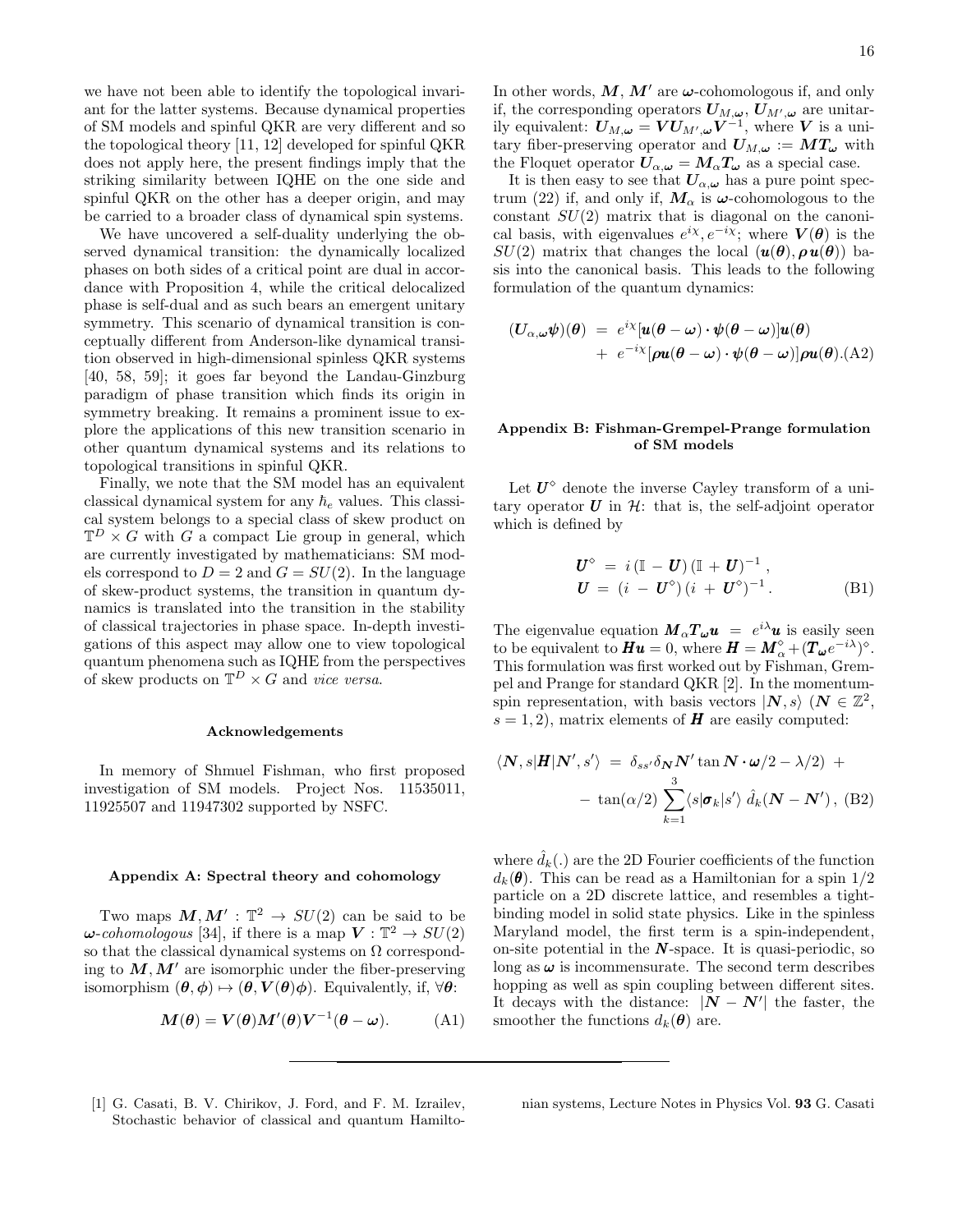and J. Ford Eds. (Springer, New York, 1979).

- [2] S. Fishman, D. R. Grempel, and R. E. Prange, Chaos, quantum recurrences, and Anderson localization, Phys. Rev. Lett. 49, 509 (1982).
- [3] S. Fishman, Anderson localization and quantum chaos maps, Scholarpedia 5, 9816 (2010).
- [4] M. Raizen and D. A. Steck, Cold atom experiments in quantum chaos Scholarpedia 6, 10468 (2011).
- [5] J.-C. Garreau, Quantum simulation of disordered systems with cold atoms, C. R. Phys. 18, 31 (2017).
- [6] B. V. Chirikov, A universal instability of manydimensional oscillator systems, Phys. Rep. 52, 263 (1979).
- [7] F. M. Izrailev, Simple models of quantum chaos: Spectrum and eigenfunctions, Phys. Rep. 196, 299 (1990).
- [8] I. Guarneri, Spectral properties of quantum diffusion, Scholarpedia 5, 10463 (2010).
- [9] E. Doron and S. Fishman, Anderson localization for a two dimensional kicked rotor, Phys. Rev. Lett. 60, 867 (1988).
- [10] R. Scharf, Kicked rotator for a spin-1/2 particle, J. Phys. A: Math. Gen. 22, 4223 (1989).
- [11] Y. Chen and C. Tian, Planck's quantum-driven integer quantum Hall effect in chaos, Phys. Rev. Lett. 113, 216802 (2014).
- [12] C. Tian, Y. Chen, and J. Wang, Emergence of integer quantum Hall effect from chaos, Phys. Rev. B 93, 075403 (2016).
- [13] K. v. Klitzing, G. Dorda, and M. Pepper, New method for high-accuracy determination of the fine-structure constant based on quantized Hall resistance, Phys. Rev. Lett. 45, 494 (1980).
- [14] I. S. Burmistrov and A. M. M. Pruisken,  $\theta$  renormalization, electronCelectron interactions and super universality in the quantum Hall regime, Ann. Phys. (NY) 322, 1265 (2007).
- [15] D. E. Khmel'nitskii, Quantization of Hall conductivity, Pisma Zh. Eksp. Teor. Fiz. 38, 454 (1983) [JETP Lett. 38, 552 (1983)].
- [16] P. Leboeuf, J. Kurchan, M. Feingold, and D. P. Arovas, Phase-space localization: Topological aspects of quantum chaos, Phys. Rev. Lett. 65, 3076 (1990).
- [17] N. H. Lindner, G. Refael, and V. Galitski, Floquet topological insulator in semiconductor quantum wells, Nat. Phys. 7, 490 (2011).
- [18] D. Y. H. Ho and J. Gong, Quantized adiabatic transport in momentum space, Phys. Rev. Lett. 109, 010601 (2012).
- [19] L. Zhou and J. Gong, Floquet topological phases in a spin-1/2 double kicked rotor, Phys. Rev. A 67, 063603 (2018).
- [20] I. Dana and K. Kubo, Floquet systems with Hall effect: Topological properties and phase transitions, Phys. Rev. B 100, 040107 (2019) and references therein.
- [21] N. Brenner and S. Fishman, Pseudorandomness and localization, Nonlinearity 5, 211 (1992).
- [22] C. Tian, A. Kamenev, and A. I. Larkin, Weak dynamical localization in periodically kicked cold atomic gases, Phys. Rev. Lett. 93, 124101 (2004).
- [23] C. Tian, A. Kamenev, and A. Larkin, Ehrenfest time in the weak dynamical localization, Phys. Rev. B 72, 045108 (2005).
- [24] D. R. Grempel, S. Fishman, and R. E. Prange, Localization in an incommensurate potential: An exactly solvable

model, Phys. Rev. Lett. 49, 833 (1982).

- [25] S. Fishman, D. R. Grempel, and R. E. Prange, Localization in a d-dimensional incommensurate structure, Phys. Rev. B 29, 4272 (1984).
- [26] The Maryland models studied in the present work are a special class of quantum kicked systems. However this denotation is more frequently reserved to certain tightbinding-like models in a quasi-periodic potential. Such models are related to the kicked systems by a construction [2], that can be replicated for the SM models, as shown in Appendix B.
- [27] M. V. Berry, Incommensurability in an exactly-soluble quantal and classical model for a kicked rotator, Physica 10D, 369 (1984).
- [28] S. Ganeshan, K. Kechedzhi, and S. Das Sarma, Critical integer quantum hall topology and the integrable maryland model as a topological quantum critical point. Phys. Rev. B 90, 041405 (2014).
- [29] A. C. Keser, S. Ganeshan, G. Refael, and V. Galitski, Dynamical many-body localization in an integrable model, Phys. Rev. B 94, 085210 (2016).
- [30] E. Abrahams, P. W. Anderson, D. Licciardello, and T.V. Ramakrishnan, Scaling theory of localization: Absence of quantum diffusion in two dimensions, Phys. Rev. Lett. 42, 673 (1979).
- [31] L. P. Gor'kov, A. I. Larkin, and D. E. Khmelnitskii, Particle conductivity in a two-dimensional random potential, Pis'ma Zh. Eksp. Teor. Fiz. 30, 248 (1979) [JETP Lett. 30, 228 (1979)].
- [32] C. Hainaut, I. Manai, J.-F. Clément, J.-C. Garreau, P. Szriftgiser, G. Lemarié, N. Cherroret, D. Delande, and R. Chircireau, Controlling symmetry and localization with an artificial gauge field in a disordered quantum system, Nat. Commun. 9, 1382 (2018).
- [33] M. Fruchart, Y. Zhou, and V. Vitelli, Dualities and non-Abelian mechanics, Nature 577, 636 (2020).
- [34] J. Aaronson, An Introduction to Infinite Ergodic Theory, Math. Surveys and Monographs vol. 50, chapter 8 (AMS, 1997).
- [35] L. H. Eliasson, Reducibility and point spectrum for linear quasi-periodic skew-products, in Proc. ICM (Berlin, 1998). Documenta Mathematica Extra vol. 2.
- [36] L. H. Eliasson, Ergodic skew-systems on  $\mathbb{T}^d \times SO(3,\mathbb{R})$ , Ergodic Theory Dynam. Systems 22, 1429 (2002).
- [37] R. T. de Aldecoa, The absolute continuous spectrum of skew products of compact Lie groups, Isc. J. Math. 208, 323 (2015).
- [38] N. Karaliolios, Continuous spectrum or measurable reducibility for quasiperiodic cocycles in  $\mathbb{T}^d \times SU(2)$ , Commun. Math. Phys. 358, 741 (2018).
- [39] The term "duality" is here used in a sense which is similar, though not identical, to Ref. [33]. Not so for the term "symmetry".
- [40] G. Casati, I. Guarneri, and D. L. Shepelyansky, Anderson transition in a one-dimensional system with three incommensurate frequencies, Phys. Rev. Lett. 62, 345 (1989).
- [41] The triple  $(1, x, x^2)$  is the "most incommensurate" triple of real numbers [40].
- [42] J. P. Dahlhaus, J. M. Edge, J. Tworzydlo, and C. W. J. Beenakker, Quantum Hall effect in a one-dimensional dynamical system, Phys. Rev. B 84, 115133 (2011).
- [43] A. Altland, S. Gnutzmann, F. Haake, and T. Micklitz, A review of sigma models for quantum chaotic dynamics, Rep. Prog. Phys. 78, 086001 (2015).